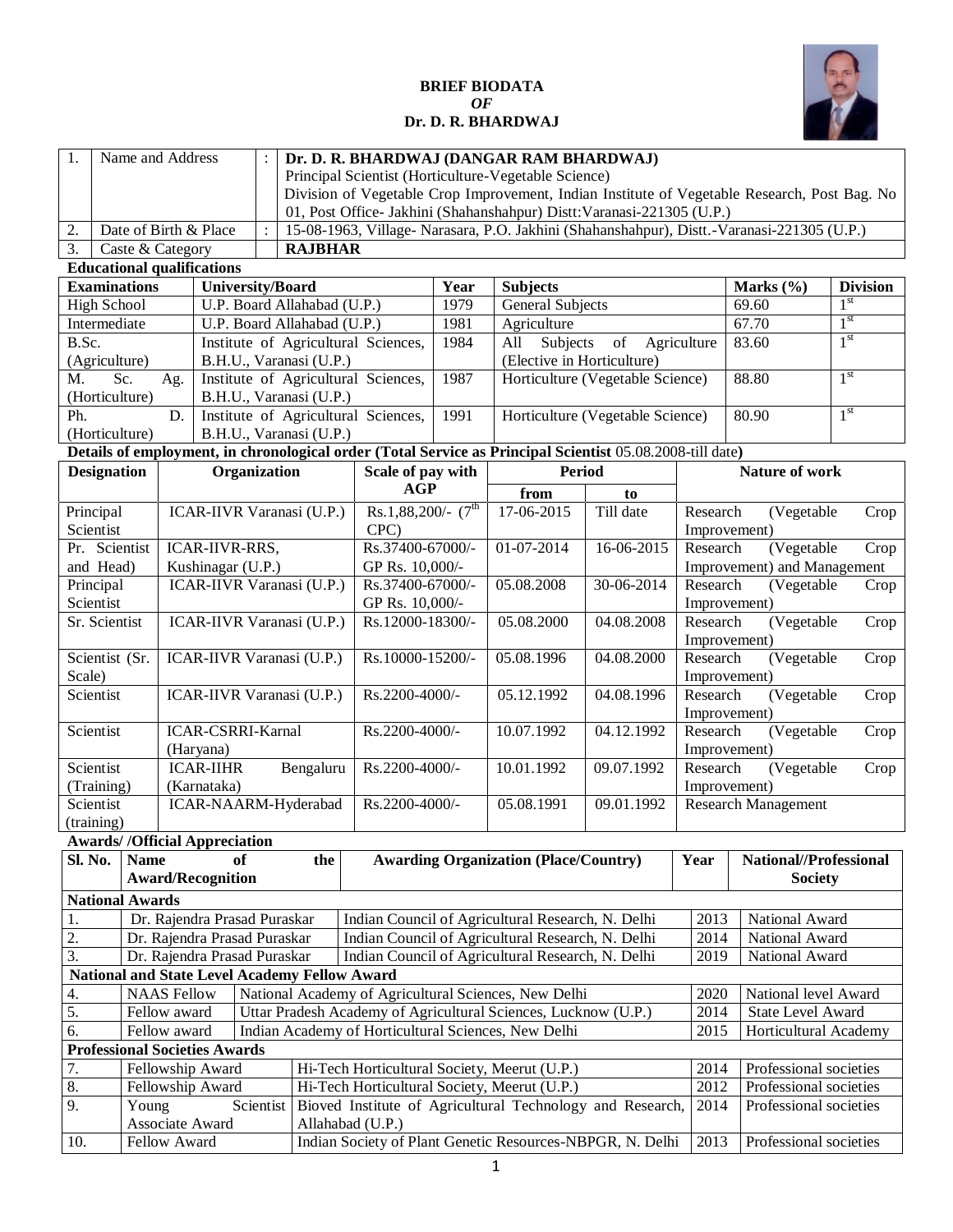| $\overline{11}$ . | Fellow Award                                                                                                             | Indian Society of Vegetable Science, Varanasi                 |                |                                 | 2013       | Professional societies |                                                                       |
|-------------------|--------------------------------------------------------------------------------------------------------------------------|---------------------------------------------------------------|----------------|---------------------------------|------------|------------------------|-----------------------------------------------------------------------|
| 12.               | Ambedkar<br>Dr. B. R.                                                                                                    | Council for Promotion of Horticulture, Meerut (U.P.)          |                |                                 | 2009       |                        | Professional societies                                                |
|                   | Young Fellow Award                                                                                                       |                                                               |                |                                 |            |                        |                                                                       |
|                   | <b>Institutional Appreciation</b>                                                                                        |                                                               |                |                                 |            |                        |                                                                       |
| 13.               | Certification<br>of                                                                                                      | Appreciation For Organizing International Training ICAR- 2018 |                |                                 |            | <b>ICAR-National</b>   |                                                                       |
|                   | International Training on Feed Indian Institute of Vegetable Research, Varanasi<br>the Future for 21 countries<br>(U.P.) |                                                               |                |                                 |            | Institute              |                                                                       |
|                   | Bringing Awards/recognitions to Institution where my Contribution was Recognized                                         |                                                               |                |                                 |            |                        |                                                                       |
| 14.               | Rajarshi Tandon Rajabhashah Puraskar                                                                                     | Indian Council of Agricultural Research, N. Delhi             |                |                                 |            | 2007                   | National Award                                                        |
| $\overline{15}$ . | Ganesh Shankar Vidyarthi Award for Hindi                                                                                 | Indian Council of Agricultural Research, N. Delhi             |                |                                 |            | 2007                   | National Award                                                        |
|                   | Patrika "Sabjee Kiran"                                                                                                   |                                                               |                |                                 |            |                        |                                                                       |
| 16.               | Sardar Patel Outstanding Institution Award                                                                               | Indian Council of Agricultural Research, N. Delhi             |                |                                 |            | 2003                   | National Award                                                        |
| 17.               | Chaudhary Devi Lal Outstanding AICRP<br>Award                                                                            | Indian Council of Agricultural Research, N. Delhi             |                |                                 |            | 2002                   | National Award                                                        |
| 18.               | <b>Best Annual Report Award</b>                                                                                          | Indian Council of Agricultural Research, N. Delhi             |                |                                 |            | 2002                   | National Award                                                        |
| 19.               | Best KVK Award for Zone. IV. I was Nodal                                                                                 | Indian Council of Agricultural Research, N. Delhi             |                |                                 |            | 2014                   | National Award                                                        |
|                   | Officer for the period at KVK, Kushinagar                                                                                |                                                               |                |                                 |            |                        |                                                                       |
|                   | (U.P.)                                                                                                                   |                                                               |                |                                 |            |                        |                                                                       |
|                   | <b>Best Papers/ Posters award</b>                                                                                        |                                                               |                |                                 |            |                        |                                                                       |
| 20.               | <b>Best paper award:</b> on "Reaction of School for Biosciences & Biotechnology, BBAU,                                   |                                                               |                |                                 |            | 2008                   | Conference                                                            |
|                   | bitter gourd (Momordica charantia                                                                                        | Lucknow (U.P.) Seminar on "Sustainable Horticultural          |                |                                 |            |                        | award                                                                 |
|                   | L.) to leaf distortion mosaic virus                                                                                      | Research<br>in<br>India:                                      | Perspective,   | Priorities                      | and        |                        |                                                                       |
|                   | 2008                                                                                                                     | Preparedness"                                                 |                |                                 |            |                        |                                                                       |
| 21.               | <b>Best Paper Award:</b> on "Sexual 1 <sup>st</sup> Vegetable Science Congress on "Emerging Challenges"                  |                                                               |                |                                 |            | 2019                   | Conference                                                            |
|                   | Reproduction in Dioecious Pointed                                                                                        | in Vegetable Research & Education (VEGCON-2019)"              |                |                                 |            |                        | award                                                                 |
|                   | gourd: Sex Inheritance, distribution                                                                                     | Organized by Indian Society of Vegetable Science (ISVS),      |                |                                 |            |                        |                                                                       |
|                   | and molecular marker aided sex                                                                                           | ICAR New Delhi, ICAR-IIVR, Varanasi (U.P.) and                |                |                                 |            |                        |                                                                       |
|                   | identification<br>seedling<br>in                                                                                         | Society for Integrated Development, Jodhpur, Rajasthan.       |                |                                 |            |                        |                                                                       |
|                   | population".                                                                                                             |                                                               |                |                                 |            |                        |                                                                       |
|                   | Member Secretary/Member of important committees (Policy decision making bodies/committees of national level)             |                                                               |                |                                 |            |                        |                                                                       |
| 22.               | Member secretary of QRT, IIVR,                                                                                           | Indian<br>Council                                             | of National    | 2012                            |            |                        | For the period 01-04-2007 to 31-                                      |
|                   | Varanasi for the period 2007-2013                                                                                        | Agricultural<br>Research,<br>New Delhi                        |                |                                 |            |                        | 03- 2013, Ref. ICAR F. No.<br>$1(11)/2011 - 1A$ , V(Pt), July 3, 2012 |
| 23.               | Member secretary of QRT, AICRP                                                                                           | Council<br>Indian                                             | of National    | 2012                            |            |                        | For the period 01-04-2007 to 31-                                      |
|                   | (VC) for the period 2007-2013                                                                                            | Research,<br>Agricultural                                     |                |                                 |            |                        | 03- 2013, Ref. ICAR F. No.                                            |
|                   |                                                                                                                          | New Delhi                                                     |                |                                 |            |                        | $1(11)/2011 - 1A$ , V(Pt), July 3, 2012                               |
| 24.               | Member- Imposition of restriction on                                                                                     | As per Home Ministry/                                         | National       | 2015                            |            |                        | F. No. 20-04/2015-CS-FFC; Dated                                       |
|                   | cultivation of high standing crops in                                                                                    | MOA & Farmer Welfare                                          |                |                                 | 03-07-2015 |                        |                                                                       |
|                   | the border belt of Indo-Bangladesh                                                                                       | and ICAR-New Delhi                                            |                |                                 |            |                        |                                                                       |
|                   | <b>Research as Major Function</b>                                                                                        |                                                               |                |                                 |            |                        |                                                                       |
|                   | Name of the project                                                                                                      |                                                               | PI/<br>$Co-PI$ | <b>Sponsoring Organization</b>  |            |                        | <b>Duration</b>                                                       |
|                   | (A) Network Research Projects                                                                                            |                                                               |                |                                 |            |                        |                                                                       |
| 1.                | Network project on: "Improvement of underutilized vegetable                                                              |                                                               | $Co-PI$        | AP Cess Fund Indian Council of  |            |                        | 2004-2008                                                             |
|                   | crops".                                                                                                                  |                                                               |                | Agricultural Research, N. Delhi |            |                        |                                                                       |
| 2.                | Network project on: "Exploration, Evaluation, conservation and                                                           |                                                               | Co-PI          | Indian Council of Agricultural  |            |                        | 2000-2005                                                             |
|                   | Documentation of Vegetable Germplasm of India under NATP                                                                 |                                                               |                | Research, New Delhi             |            |                        |                                                                       |
| 3.                | (Plant Biodiversity)".<br>Network project on: "Development of hybrids of okra, capsicum,                                 |                                                               | $Co-PI$        | Uttar                           | Pradesh    | Council<br>of          | 2000-2004                                                             |
|                   | cauliflower, cucumber, bitter gourd, bottle gourd, muskmelon,                                                            |                                                               |                | Agricultural Research (UPCAR),  |            |                        |                                                                       |
|                   | water melon, and carrot & production technology".                                                                        |                                                               |                | Lucknow (U.P.)                  |            |                        |                                                                       |
| 4.                | Network project on: "Report on the establishment of the                                                                  |                                                               | $Co-PI$        | Food                            | and        | Agriculture            | 2011-2013                                                             |
|                   | National Information Sharing mechanism on the Implementation                                                             |                                                               |                | Organization                    | (FAO)      | through                |                                                                       |
|                   | of the Global Plan of Action for the Conservation and                                                                    |                                                               |                | <b>ICAR-NBPGR New Delhi</b>     |            |                        |                                                                       |
|                   | Sustainable Utilization of Plant Genetic Resources for Food and                                                          |                                                               |                |                                 |            |                        |                                                                       |
|                   | Agriculture".                                                                                                            |                                                               |                |                                 |            |                        |                                                                       |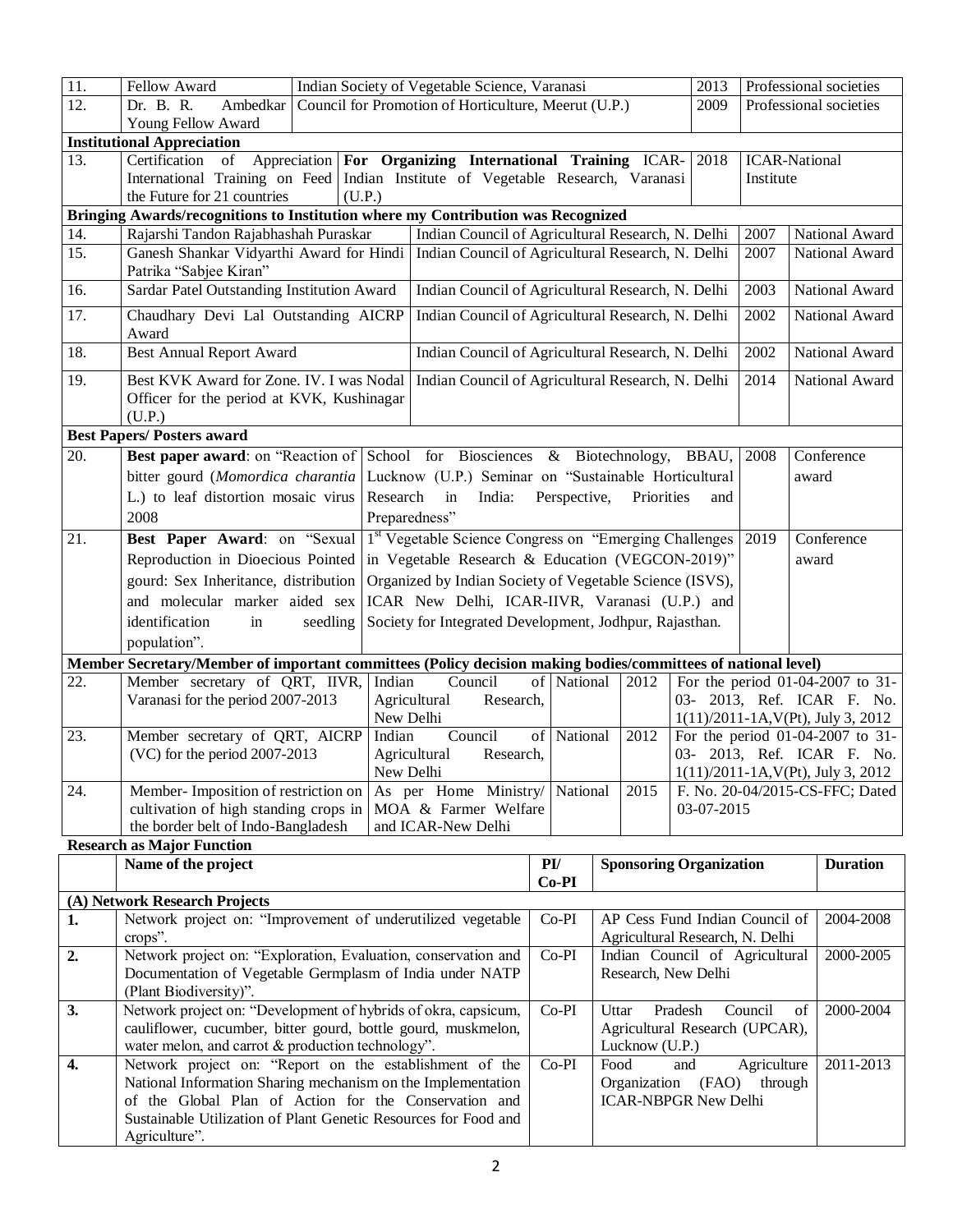| 5.  |                                                                                                                                                                               | Network project on "Promotion of Hybrids in Vegetable Crops".                                                             |      | $Co-PI$                           |                            | Research, N. Delhi                                   | Indian Council of Agricultural          |                        | 1999-2005                          |
|-----|-------------------------------------------------------------------------------------------------------------------------------------------------------------------------------|---------------------------------------------------------------------------------------------------------------------------|------|-----------------------------------|----------------------------|------------------------------------------------------|-----------------------------------------|------------------------|------------------------------------|
|     |                                                                                                                                                                               | (B) In-house Research Projects                                                                                            |      |                                   |                            |                                                      |                                         |                        |                                    |
|     |                                                                                                                                                                               | Name of the project                                                                                                       |      | $\mathbf{P}\mathbf{I}$<br>$Co-PI$ |                            | <b>Sponsoring Organization</b>                       |                                         | <b>Duration</b>        |                                    |
| 1.  |                                                                                                                                                                               | Mega Programme: Integrated gene management; Sub Project<br>1.17: Genetic improvement of seed propagated gourds            |      | PI                                |                            |                                                      | ICAR-IIVR, Varanasi (U.P).              |                        | 2018-2019 till date                |
| 2.  |                                                                                                                                                                               | Mega Programme: Integrated gene management; Sub Project                                                                   |      | $Co-PI$                           |                            |                                                      | ICAR-IIVR, Varanasi (U.P).              |                        | 2018-2019 till date                |
|     |                                                                                                                                                                               | 1.11: Genetic improvement of pumpkins and cucumber.                                                                       |      |                                   |                            |                                                      |                                         |                        |                                    |
| 3.  |                                                                                                                                                                               | 3. Mega Programme: Integrated gene management; Sub<br>Project 1.17:                                                       |      | $Co-PI$                           |                            |                                                      | ICAR-IIVR, Varanasi (U.P).              |                        | 2018-2019 till date                |
| 4.  |                                                                                                                                                                               | Mega Programme 2: Seed Enhancement in vegetables                                                                          |      | $Co-PI$                           |                            | ICAR-IIVR, Varanasi (U.P).                           |                                         |                        | $2016-$<br>2017<br>to<br>2017-2018 |
| 5.  |                                                                                                                                                                               | Mega Programme: Integrated gene management; Sub Project<br>1.4: Genetic improvement of gourds.                            |      | PI                                |                            |                                                      | ICAR-IIVR, Varanasi (U.P).              | 2012-2013<br>2017-2018 | to                                 |
| 6.  | Mega Programme: Integrated gene management; Sub Project<br>1.10: Genetic improvement of underutilized vegetable crops,<br>vegetable soybean, leafy and other root vegetables. |                                                                                                                           |      | $Co-PI$                           |                            |                                                      | ICAR-IIVR, Varanasi (U.P).              | 2012-2013<br>2017-2018 | to                                 |
| 7.  | Mega Programme: Integrated gene management; Sub Project<br>1.5: Genetic improvement of melons, pumpkins and<br>cucumber.                                                      |                                                                                                                           |      | $Co-PI$                           | ICAR-IIVR, Varanasi (U.P). |                                                      |                                         | 2012-2013<br>2017-2018 | to                                 |
| 8.  | Mega Programme: Integrated gene management; Sub Project<br>1.1: Management of vegetable genetic resources including<br>underutilized crops.                                   |                                                                                                                           |      | $Co-PI$                           |                            |                                                      | ICAR-IIVR, Varanasi (U.P).              | 2012-2013<br>2017-2018 | to                                 |
| 9.  |                                                                                                                                                                               | Genetic improvement of gourd crops.                                                                                       |      | PI                                |                            | ICAR-Indian<br>Vegetable<br>Varanasi (U.P).          | Institute<br>of<br>Research,            | 2013                   | 1998-99 to 2012-                   |
| 10. |                                                                                                                                                                               | Genetic improvement of Luffa sp.                                                                                          |      | $Co-PI$                           |                            | Seed<br>Production<br>Kushinagar;<br>Varanasi (U.P). | Centre,<br>ICAR-IIVR,                   | 2008-2009<br>2011-2012 | to                                 |
| 11. | gourd).                                                                                                                                                                       | Genetic improvement of minor gourd crops (Snake gourd, Tar<br>Kakri, ivy gourd, round melon, kakrol, kartoli and snake    |      | $Co-PI$                           |                            | Seed<br>Production<br>Kushinagar;<br>Varanasi (U.P). | Centre,<br>ICAR-IIVR,                   | 2008-2009<br>2011-2012 | to                                 |
| 12. |                                                                                                                                                                               | Development of PCR based marker for sex expression in<br>pointed gourd.                                                   |      | $Co-PI$                           |                            |                                                      | ICAR-IIVR, Varanasi (U.P).              | 2008-2009<br>2011-2012 | to                                 |
| 13. |                                                                                                                                                                               | Vegetable Improvement (Cucurbits).                                                                                        |      | PI                                |                            | Project                                              | Directorate<br>of                       | 1994-95                | to 1997-                           |
|     |                                                                                                                                                                               |                                                                                                                           |      |                                   |                            |                                                      | Vegetable Crops, Varanasi               | 1998                   |                                    |
|     |                                                                                                                                                                               |                                                                                                                           |      |                                   |                            | (U.P).                                               |                                         |                        |                                    |
| 14. |                                                                                                                                                                               | Vegetable Improvement.                                                                                                    |      | PI                                |                            | Project<br>Vegetable Crops, Varanasi                 | Directorate<br>of                       | 1994                   | 1992-93 to 1993-                   |
|     |                                                                                                                                                                               | <b>Externally Funded Projects Handled and Funds attracted</b>                                                             |      |                                   |                            |                                                      |                                         |                        |                                    |
| SI. | $\mathbf{P}\mathbf{I}$                                                                                                                                                        | <b>Title</b>                                                                                                              |      | Year                              |                            | <b>Amount</b>                                        | <b>Funding</b>                          |                        | <b>Status of project</b>           |
| No. | $Co-PI$                                                                                                                                                                       |                                                                                                                           | From | To                                |                            | (Rs.Lakh)                                            | <b>Agency</b>                           |                        |                                    |
| 1.  |                                                                                                                                                                               | "Exchange and Evaluation of Elite Varieties"<br>1992<br>$Co-PI$<br>Collaborative Vegetable Research in South East<br>Asia |      | 1995                              |                            | 10.0                                                 | World<br>Vegetable<br>Centre,<br>Taiwan | Completed              | and<br>report submitted            |
| 2.  | $Co-PI$                                                                                                                                                                       | "DUS test guidelines of cucurbitaceous crops"                                                                             | 2010 | 2012                              |                            | 56.71                                                | PV&FRA                                  | Completed              | and<br>report submitted            |
| 3.  | $Co-PI$                                                                                                                                                                       | Evaluation of Hybrids in Vegetable crops                                                                                  | 1999 | 2000                              |                            | 65.0                                                 | <b>UPCAR</b><br>(U.P.)                  | Completed              | and<br>report submitted            |
| 4.  | $Co-PI$                                                                                                                                                                       | Development of hybrids of okra, capsicum,<br>cauliflower, cucumber, bitter gourd, bottle gourd,                           | 2000 | 2004                              |                            | 32.52                                                | <b>UPCAR</b><br>(U.P.)                  | Completed              | and<br>report submitted            |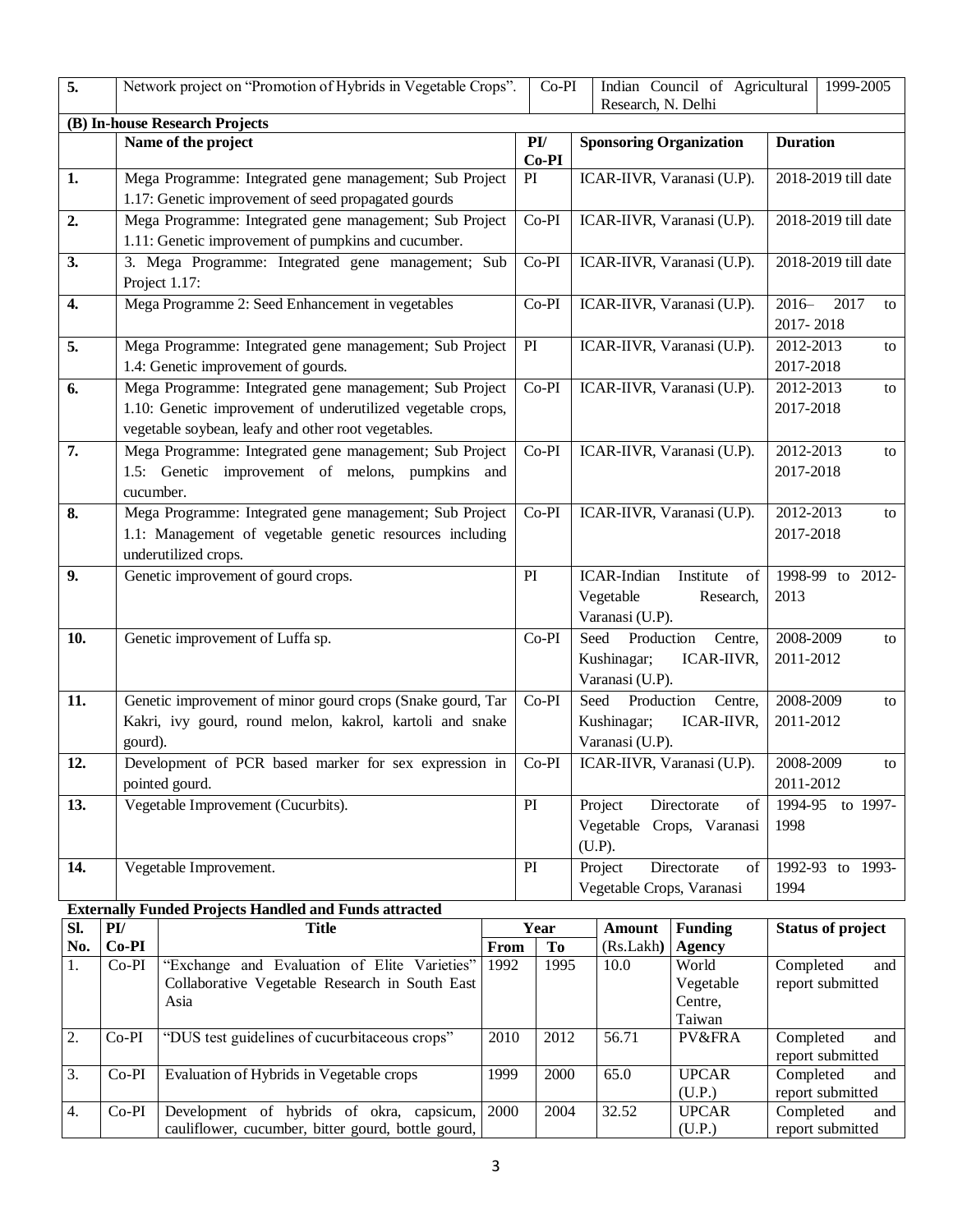|     |         | muskmelon, water melon, and carrot & production                                                                                                                       |      |                |            |                                      |                                                                          |
|-----|---------|-----------------------------------------------------------------------------------------------------------------------------------------------------------------------|------|----------------|------------|--------------------------------------|--------------------------------------------------------------------------|
|     |         | technology                                                                                                                                                            |      |                |            |                                      |                                                                          |
| 5.  | Co-PI   | Evaluation,<br>Exploration,<br>Application<br>and                                                                                                                     | 1999 | 2003           | 20.0       | <b>ICAR</b>                          | Completed<br>and                                                         |
|     |         | Documentation of Vegetable Germplasm of India                                                                                                                         |      |                |            | network                              | report submitted                                                         |
|     |         | under NATP (Plant Biodiversity)                                                                                                                                       |      |                |            | projects                             |                                                                          |
| 6.  | $Co-PI$ | "Development of hybrids in vegetable crops"                                                                                                                           | 1999 | 2005           | 330.0      | <b>ICAR</b>                          | Completed<br>and                                                         |
|     |         |                                                                                                                                                                       |      |                |            | network                              | report submitted                                                         |
|     |         |                                                                                                                                                                       |      |                |            | projects                             |                                                                          |
| 7.  | $Co-PI$ | Report on the establishment of the national 2004                                                                                                                      |      | 2006           | Rs.<br>26, | <b>FAO</b>                           | Completed<br>and                                                         |
|     |         | information<br>sharing<br>mechanism<br>on<br>the                                                                                                                      |      |                | 00, 000/   |                                      | report submitted                                                         |
|     |         | implementation of the global plan of action for the                                                                                                                   |      |                |            |                                      |                                                                          |
|     |         | conservation and sustainable utilization of plant                                                                                                                     |      |                |            |                                      |                                                                          |
|     |         | genetic resources for food and agriculture                                                                                                                            |      |                |            |                                      |                                                                          |
| 8.  | Co-PI   | Improvement of underutilized vegetable crops                                                                                                                          | 2004 | 2008           | 94.81      | <b>ICAR-AP</b>                       | Completed<br>and                                                         |
|     |         |                                                                                                                                                                       |      |                |            | <b>CESS Fund</b>                     | report submitted                                                         |
| 9.  | Co-PI   | Effect of Oxytocin injection on yield of bottle                                                                                                                       | 2011 | 2013           | Inst.      | <b>ICAR-ICMR</b>                     | Completed<br>and                                                         |
|     |         | gourd                                                                                                                                                                 |      |                | Funds      |                                      | report submitted                                                         |
| 10. | $Co-PI$ | Promotion of vegetables for nutritional security in                                                                                                                   | 2015 | $\overline{a}$ | 30.0       | NHB,<br><b>New</b>                   | <b>Continue</b>                                                          |
|     |         | Eastern Uttar Pradesh and Motihai (Bihar)                                                                                                                             |      |                | lakhs      | Delhi                                |                                                                          |
| 11. | $Co-PI$ | Farmers FIRST project                                                                                                                                                 | 2017 |                | 200        | <b>ICAR</b>                          | <b>Continue</b>                                                          |
|     |         |                                                                                                                                                                       |      |                | Lakhs      |                                      |                                                                          |
|     |         | <b>Research Products/process Developed</b>                                                                                                                            |      |                |            |                                      |                                                                          |
|     |         | Development of Crop Variety & Coverage Area                                                                                                                           |      |                |            |                                      |                                                                          |
|     |         | <b>Crop Variety/hybrid Developed</b>                                                                                                                                  |      |                |            |                                      |                                                                          |
| 1.  |         | Sponge gourd: Kashi Divya (VR-1)- The Gazette of India-No. 408; S.O.                                                                                                  |      |                |            |                                      | Continuous seed production is going on                                   |
|     |         | 456(E.), 16 <sup>th</sup> March 2012, Sl. No.-27 (Ministry of Agriculture, Department of<br>Agriculture and Cooperation), Release through AICRP (VC) and Central Sub- |      |                |            |                                      | from 2012 In the year 2015-16 total<br>223.0 kg seeds were produce Seeds |
|     |         |                                                                                                                                                                       |      |                |            |                                      | being produced and cultivar covered                                      |
|     |         | Committee on Seed Standards/Central Seed Committee, notification and<br>Release. (PI of project and Developer of variety).                                            |      |                |            | large area even before release seed. |                                                                          |
| 2.  |         | Bottle gourd: Kashi Ganga (DVBG-1) - The Gazette of India-No. 398; S.O.597                                                                                            |      |                |            |                                      | htinuous breeder seed production as per                                  |
|     |         | (E), $25th$ April, 2006, Sl. No.-69 (Ministry of Agriculture, Department of                                                                                           |      |                |            |                                      | indent of seed commissioner N. Delhi,                                    |
|     |         | Agriculture and Cooperation). Release through State Level Release Committee                                                                                           |      |                |            | Dinkar<br>MOU <sub>s</sub> :         | seeds<br>Pvt.<br>Ltd.                                                    |
|     |         | and Central Sub-Committee on Seed Standards/Central Seed Committee,                                                                                                   |      |                |            |                                      | Sabarkantha (Gujarat); Breeder seeds-                                    |
|     |         | notification and Release. (PI of project & Developer of variety). Sl. No. 69.                                                                                         |      |                |            |                                      | Year-2017 (5.0kg), 2018(15.5kg), &                                       |
|     |         |                                                                                                                                                                       |      |                |            |                                      | 2019 (10.5 kg); Institute Seeds-2017-                                    |
|     |         |                                                                                                                                                                       |      |                |            |                                      | 2108 (730.0 kg produced). Every year                                     |
|     |         |                                                                                                                                                                       |      |                |            |                                      | breeder seed production is going on as                                   |
|     |         |                                                                                                                                                                       |      |                |            | per indent.                          |                                                                          |
| 3.  |         | Bottle gourd: Kashi Bahar (VRBH-1, Hybrid). The Gazette of India-No.398;                                                                                              |      |                |            |                                      | In the year $2017-2018$ total $21.00$ kg                                 |
|     |         | S.O.597 (E), 25 <sup>th</sup> April, 2006, Sl. No.-97 (Ministry of Agriculture, Department of                                                                         |      |                |            | hybrid seeds were produced.          |                                                                          |
|     |         | Agriculture and Cooperation). Release through State Level Release Committee                                                                                           |      |                |            |                                      |                                                                          |
|     |         | and Central Sub-Committee on Seed Standards/Central Seed Committee,                                                                                                   |      |                |            |                                      |                                                                          |
|     |         | notification and Release. (PI of project & Developer of variety). Sl. No. 97.                                                                                         |      |                |            |                                      |                                                                          |
| 4.  |         | Pointed gourd: Kashi Alankar (VRPG-1). The Gazette of India-No. 655; S.O.                                                                                             |      |                |            |                                      | In year 2016 total 2000; year 2017-1680                                  |
|     |         | 858(E.), 1 <sup>st</sup> June, 2007, Sl. No.-21(Ministry of Agriculture, Department of                                                                                |      |                |            |                                      | and year 2018-2100 cuttings multiplied                                   |
|     |         | Agriculture and Cooperation, Department of Agriculture and Co. operation)).                                                                                           |      |                | and        |                                      | distributed every year among                                             |
|     |         | Release through State Level Release Committee and Central Sub-Committee                                                                                               |      |                |            | growers after multiplication         |                                                                          |
|     |         | on Seed Standards/Central Seed Committee, notification and Release.                                                                                                   |      |                |            |                                      |                                                                          |
|     |         | (PI of project and Developer of variety).                                                                                                                             |      |                |            |                                      |                                                                          |
| 5.  |         | Pointed gourd: Kashi Suphal (VRPG-2). The Gazette of India-No. 575; S.O.                                                                                              |      |                |            |                                      | In year 2016 total 1825; year 2017-1561                                  |
|     |         | 692(E), 5 <sup>th</sup> February 2019. Ministry of Agriculture and Farmers Welfare,                                                                                   |      |                |            |                                      | and year 2018-2106 cuttings multiplied                                   |
|     |         | Department of Agriculture and Co. operation)). Release through State Level                                                                                            |      |                | and        |                                      | distributed every year among                                             |
|     |         | Release Committee and Central Sub-Committee on Seed Standards/Central                                                                                                 |      |                |            | growers after multiplication         |                                                                          |
|     |         | Seed Committee, notification and Release.                                                                                                                             |      |                |            |                                      |                                                                          |
|     |         | (PI of project and Developer of variety).                                                                                                                             |      |                |            |                                      |                                                                          |
| 6.  |         | Bitter gourd: Kashi Mayuri (VRBTG-5). The Gazette of India-No. 575; S.O.                                                                                              |      |                | Seeds      | being<br>are                         | multiplied<br>for                                                        |
|     |         | 692(E), 5 <sup>th</sup> February 2019. Ministry of Agriculture and Farmers Welfare,                                                                                   |      |                |            | distribution of vegetable growers    |                                                                          |
|     |         | Department of Agriculture and Co. operation)). Release through State Level                                                                                            |      |                |            |                                      |                                                                          |
|     |         | Release Committee and Central Sub-Committee on Seed Standards/Central                                                                                                 |      |                |            |                                      |                                                                          |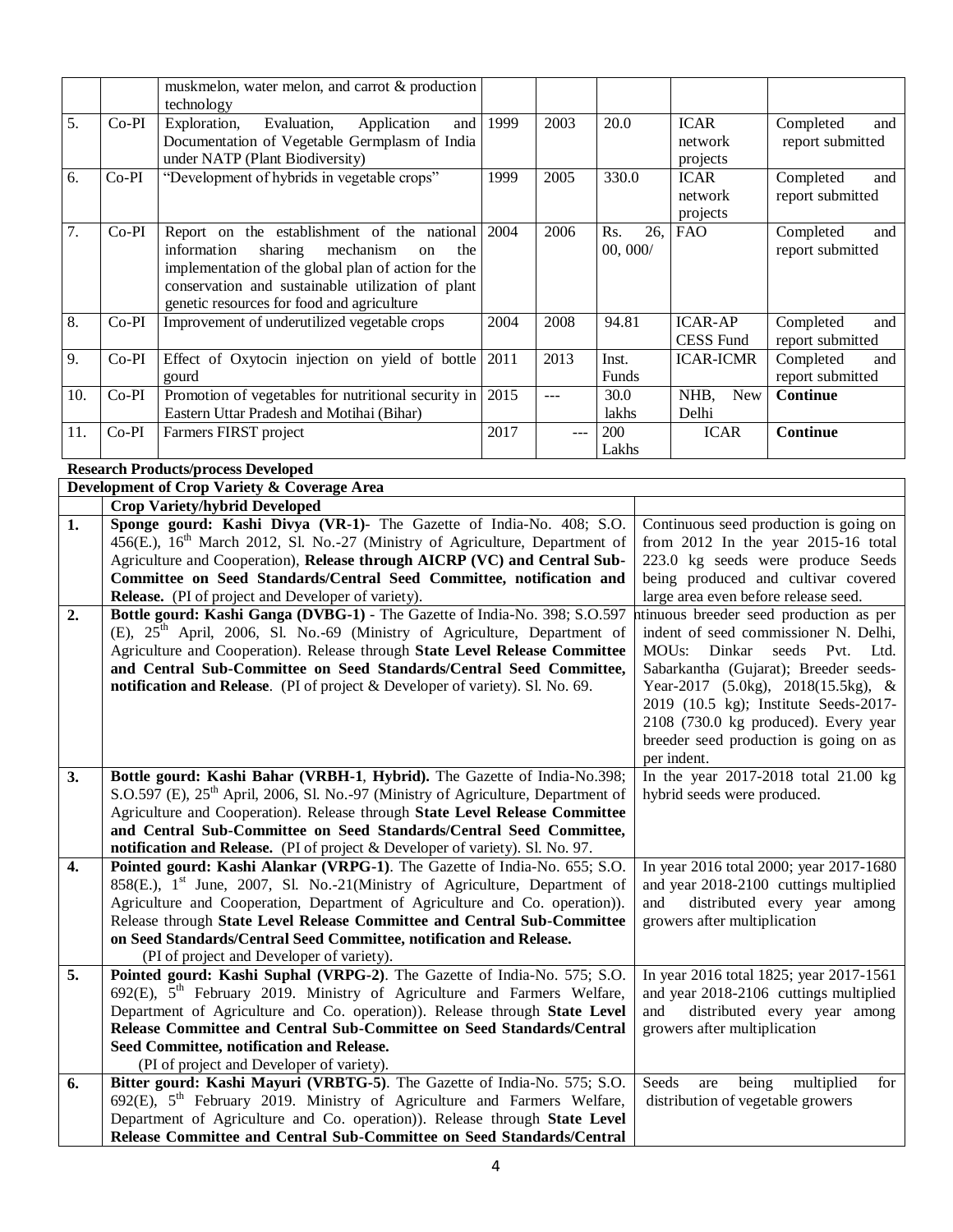|     | Seed Committee, notification and Release.                                                                        |                                            |
|-----|------------------------------------------------------------------------------------------------------------------|--------------------------------------------|
|     | (PI of project and Developer of variety).                                                                        |                                            |
| 7.  | Bottle gourd: Kashi Kiran (VRBG-4). The Gazette of India-No. 575; S.O.                                           | Seeds<br>being<br>multiplied<br>for<br>are |
|     | $692(E)$ , $5th$ February 2019. Ministry of Agriculture and Farmers Welfare,                                     | distribution of vegetable growers          |
|     | Department of Agriculture and Co. operation)). Release through State Level                                       |                                            |
|     | Release Committee and Central Sub-Committee on Seed Standards/Central                                            |                                            |
|     | Seed Committee, notification and Release.                                                                        |                                            |
|     | (PI of project and Developer of variety).                                                                        |                                            |
| 8.  | Bottle gourd: Kashi Kirti (VRBOG-63-02). The Gazette of India-No. 575; S.O.                                      | Seeds<br>being<br>multiplied<br>for<br>are |
|     | 692(E), 5 <sup>th</sup> February 2019. Ministry of Agriculture and Farmers Welfare,                              | distribution of vegetable growers          |
|     | Department of Agriculture and Co. operation)). Release through State Level                                       |                                            |
|     | Release Committee and Central Sub-Committee on Seed Standards/Central                                            |                                            |
|     | Seed Committee, notification and Release.                                                                        |                                            |
|     | (PI of project and Co-developer of variety).                                                                     |                                            |
| 9.  | Bottle gourd: Kashi Kundal (VRBOG-16). The Gazette of India-No. 575; S.O.                                        | Seeds<br>multiplied<br>being<br>for<br>are |
|     | 692(E), 5 <sup>th</sup> February 2019. Ministry of Agriculture and Farmers Welfare,                              | distribution of vegetable growers          |
|     | Department of Agriculture and Co. operation)). Release through State Level                                       |                                            |
|     | Release Committee and Central Sub-Committee on Seed Standards/Central                                            |                                            |
|     | Seed Committee, notification and Release.                                                                        |                                            |
|     | (PI of project and Co-developer of variety).                                                                     |                                            |
| 10. | Sponge gourd: Kashi Rakshita (VRSGH-1, Hybrid). The Gazette of India-No.                                         | Seeds of Kashi Rakshita a in 2018-19       |
|     | 575; S.O. 692(E), 5 <sup>th</sup> February 2019. Ministry of Agriculture and Farmers                             | total 96.0 kg produced and distributed to  |
|     | Welfare, Department of Agriculture and Co. operation)). Release through AICRP                                    | growers.                                   |
|     | (VC) and Central Sub-Committee on Seed Standards/Central Seed                                                    |                                            |
|     | <b>Committee, notification and Release.</b>                                                                      |                                            |
|     | (PI of project and Co-developer of variety).                                                                     |                                            |
| 11. | Sponge gourd: Kashi Shreya (VRSG-194). The Gazette of India-No. 575; S.O.                                        | Seeds<br>are being multiplied<br>for       |
|     | 692(E), 5 <sup>th</sup> February 2019. Ministry of Agriculture and Farmers Welfare,                              | distribution of vegetable growers          |
|     | Department of Agriculture and Co. operation)). Release through AICRP (VC)                                        |                                            |
|     | and Central Sub-Committee on Seed Standards/Central Seed Committee,                                              |                                            |
|     | notification and Release.                                                                                        |                                            |
|     | (PI of project and Co-developer of variety).                                                                     |                                            |
| 12. | Sponge gourd: Kashi Saumya (VRSGH-3, Hybrid). The Gazette of India-No.                                           | Seeds of Kashi Saumya in 2018-19,          |
|     | 575; S.O. 692(E), $5th$ February 2019. Ministry of Agriculture and Farmers                                       | total 41.0 kg produced and distributed to  |
|     | Welfare, Department of Agriculture and Co. operation)). Release through State                                    | growers.                                   |
|     | Level Release Committee and Central Sub-Committee on Seed                                                        |                                            |
|     | Standards/Central Seed Committee, notification and Release.                                                      |                                            |
|     | (PI of project and Co-developer of variety).                                                                     |                                            |
| 13. | Sponge gourd: Kashi Jyoti (VRSG-1-17). The Gazette of India-No. 575; S.O. Seeds of Kashi Jyoti in 2018-19, total |                                            |
|     | 692(E), 5 <sup>th</sup> February 2019. Ministry of Agriculture and Farmers Welfare,                              | 30.0 kg produced and distributed to        |
|     | Department of Agriculture and Co. operation)). Release through State Level                                       | growers.                                   |
|     | Release Committee and Central Sub-Committee on Seed Standards/Central                                            |                                            |
|     | Seed Committee, notification and Release.                                                                        |                                            |
|     | (PI of project and Co-developer of variety).                                                                     |                                            |
| 14. | Kashi Amulya (VRPG-89). The Gazette of India-No. 575; S.O. 692(E), 5 <sup>th</sup>                               | Nearly 4000 clones (planting materials)    |
|     | February 2019. Ministry of Agriculture and Farmers Welfare, Department of                                        | Kashi Amulya (VRPG-89) were raised         |
|     | Agriculture and Co. operation)). Release through State Level Release Committee                                   | and distributed to the growers             |
|     | and Central Sub-Committee on Seed Standards/Central Seed Committee,                                              |                                            |
|     | notification and Release.                                                                                        |                                            |
|     | (PI of project and Co-developer of variety).                                                                     |                                            |
| 15. | Ridge gourd: Kashi Shivani (VRRG-27). The Gazette of India-No. 2878; S.O.                                        | In the year 2018 total 3.0 kg seeds        |
|     | 3666(E.), Sl. No. 6. $6^{\text{th}}$ December, 2016 Ministry of Agriculture and Farmers                          | produced and distributed to vegetable      |
|     | Welfare, Department of Agriculture and Co. operation). Release through Release                                   | growers.                                   |
|     | through AICRP (VC) and Central Sub-Committee on Seed Standards/Central                                           |                                            |
|     | Seed Committee, notification and Release. PI of Project and Co-Developer                                         |                                            |
|     | (PI of project and Co-developer of variety).                                                                     |                                            |
|     | <b>Development of Technologies</b>                                                                               |                                            |
|     | <b>Technology</b>                                                                                                | <b>Association</b>                         |
| 1.  | <b>Transcriptome sequencing of bitter gourd</b>                                                                  | Shukla, A., Singh, V.K., Bhardwaj, D.R.,   |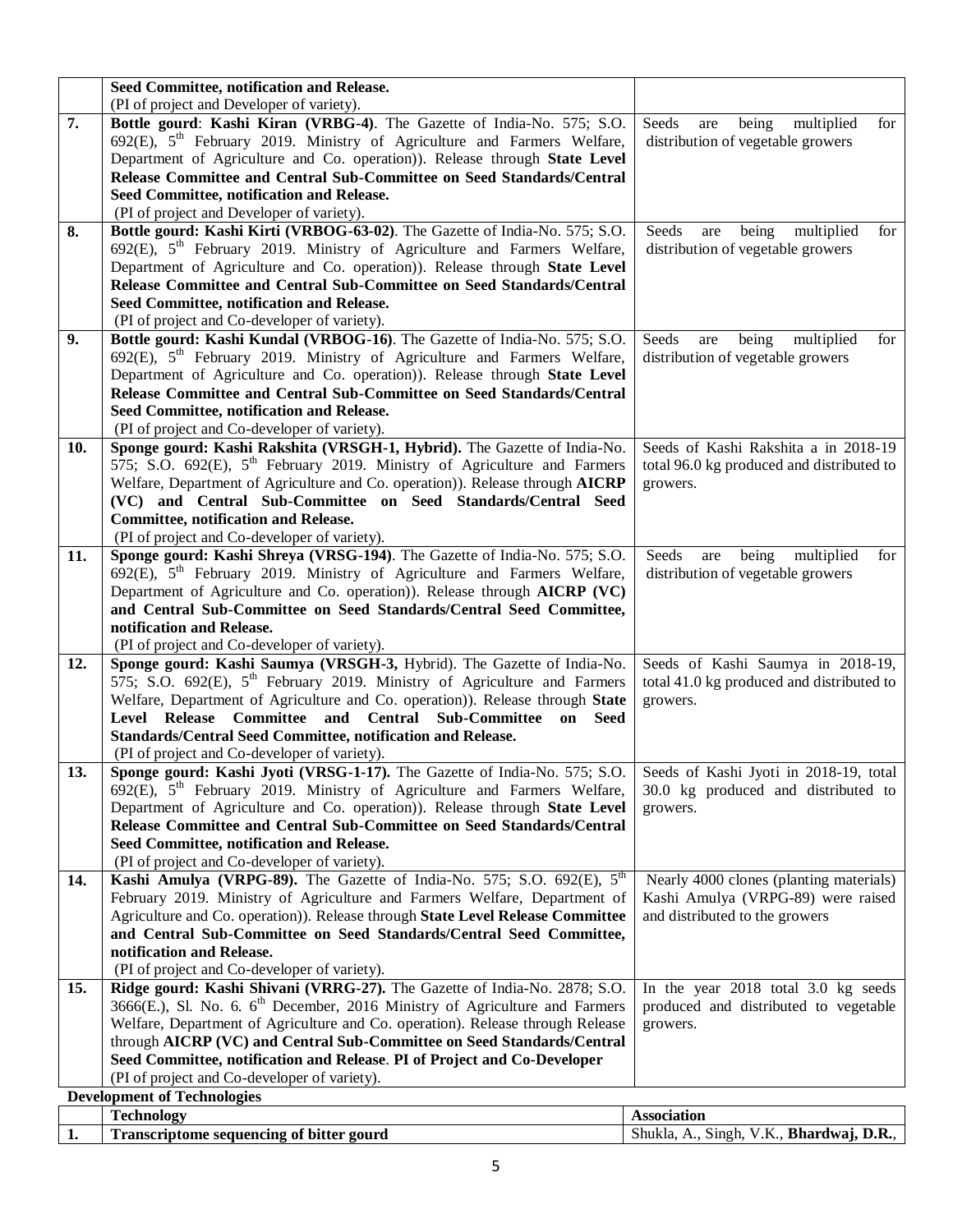|    | De Novo transcriptome sequencing of bitter gourd using Illumine next-<br>generation sequencer, from root flower buds, stem and leaf samples of<br>gynoecious line (gy323) and monoecious line (DRAR1). A total of 65,540<br>transcripts for GY323 and 61,490 for DRAR-1 were obtained, identified 80<br>WRKY transcription factors and established gene symbol, gy-1.                                                                                                                                                                                                                                                                                                                                                                                                                                                                                                                                                                                                                                                                                                                                  |                                                                                                                                                                                                      | Kumar, R., Rai, A., Rai,<br>A.K.,<br>Mugasimangalam, R., Arameswaram, S.,<br>Singh, M. and Naik, P.S. 2015. De Novo<br>Assembly of bitter gourd transcriptomes:<br>Gene expression and Sequence Variations<br>in gynoecious and monoecious lines.<br>PLOS/ONE, DOI: 10.1371, 1-19. NAAS<br><b>Rating=8.77.</b> |
|----|--------------------------------------------------------------------------------------------------------------------------------------------------------------------------------------------------------------------------------------------------------------------------------------------------------------------------------------------------------------------------------------------------------------------------------------------------------------------------------------------------------------------------------------------------------------------------------------------------------------------------------------------------------------------------------------------------------------------------------------------------------------------------------------------------------------------------------------------------------------------------------------------------------------------------------------------------------------------------------------------------------------------------------------------------------------------------------------------------------|------------------------------------------------------------------------------------------------------------------------------------------------------------------------------------------------------|----------------------------------------------------------------------------------------------------------------------------------------------------------------------------------------------------------------------------------------------------------------------------------------------------------------|
| 2. | Inheritance of 100 percent absolute gynoecious line "Gy263"<br>First time identified and established gynoecious line in bitter gors. In heritance<br>of gynoecism in bitter gourd was studied in a 100% gynoecious line (Gy263B).<br>The $F_2$ and test cross segregation data revealed that gynoecism in Gy 263b is<br>under the control of a single, recessive gene. Following the gene nomenclature<br>of cucurbits, it is proposed that the gene symbol $gy-1$ , be, be assigned for the<br>expression of gynoecism in bitter gourd which is being utilized largely now in<br>hybrid seed production.                                                                                                                                                                                                                                                                                                                                                                                                                                                                                              | Ram, D., Kumar, S., Singh, M., Rai, M.<br>and Gautam, Kalloo.2006. Inheritance of<br>gynoecism in bitter gourd (Momordica<br>charantia L.). Journal of Heredity, 97(3):<br>294-295. NAAS Rating=8.57 |                                                                                                                                                                                                                                                                                                                |
| 3. | Early sex determination in pointed gourd<br>Pointed gourd is dioecious in nature and identification and detection of male and<br>female flower is very difficult. In pointed gourd female sex associated RAPD<br>marker obtained which is helpful in early assessment of gender.                                                                                                                                                                                                                                                                                                                                                                                                                                                                                                                                                                                                                                                                                                                                                                                                                       |                                                                                                                                                                                                      | Major Singh, Sanjeev Kumar, A.K. Singh,<br>D. Ram & G. Kalloo. 2002. Female sex-<br>associated RAPD marker in pointed gourd<br>(Trichosanthes dioica Roxb.). Current<br>Science,<br>82:131-132.<br><b>NAAS</b><br>Rating=6.88.                                                                                 |
| 4. | In vitro propagation of spine gourd (Momordica dioica Roxb.) and<br>assessment of genetic fidelity of micropropagated plants using RAPD<br>analysis.<br>Spine gourd (Momordica dioica Roxb.) is generally propagated through<br>underground tubers (male and female 6xplants6y) and getting sufficient quantity<br>of tubers is difficult. Therefore an experiment was conducted to multiply the<br>crop through clonal propagation. An efficient protocol for rapid in vitro clonal<br>propagation of Spine gourd (M. dioica Roxb.) genotype RSR/DR-15 (female)<br>and DR/NKB-28 (male) was developed through enhanced axillar shoot<br>proliferation from nodal segments. Maximum shoot proliferation of 6.2shoots<br>per 6xplants with 100% shoot regeneration frequency was obtained from the<br>female genotype on MS medium supplemented with 0.9 microMN6-BA and 200<br>mgl-1 case in CH. No polymorphism was detected revealing the genetic integrity<br>of in vitro propagated plants. This micro propagation procedure could be useful<br>for raising genetically uniform planting material. |                                                                                                                                                                                                      | Rai, G.K., Singh, M., Rai, N.P.,<br>Bhardwaj, D.R. and Kumar, S. 2012. In<br>propagation<br>vitro<br>of spine<br>gourd<br>(Momordica dioica Roxb.). Physiol. Mol<br>Biol. Plants, DOI10.1007/S12298-012-<br>0109-7, 273-280. NAAS Rating=7.15                                                                  |
| 5. | Inheritance in Parthenocarpic pointed gourd-Seedless pointed gourd is first<br>report and its inheritance is most important. The inheritance of five stem and<br>leaf morphological character was studied in progeny of a perennial dioecious<br>species, Trichosanthes dioica Roxb. from the female clone IIVRPG-102<br>pollinated by the male clone IIVRPG-N. Because mature seeds failed to<br>germinate even after scarification, embryos from almost fully developed seeds<br>were excised and cultured in vitro. Fifty-two plants were raised in a glasshouse,<br>and segregation was observed for sex expression, stem shape (angular>round),<br>stem pubescence (pubescent>smooth), tendril coiling (coiled>uncoiled), tendril<br>branching (branched>unbranched), and leaf pubescence (smooth>pubscent).<br>Stem gene(s) linked to the pubescence (sst), stem shape (rst), tendril coiling<br>$(stl)$ , tendril branching $(utl)$ , and leaf pubescence $(plf)$ are governed by a single<br>gene which is first report in pointed gourd.                                                      |                                                                                                                                                                                                      | Kumar, S., Singh, B.D., Pandey, S. and<br>Ram, D. 2008. Inheritance of stem and<br>leaf morphological traits in pointed gourd<br>(Trichosanthes dioica). Journal of Crop<br>Improvement, DOI:10.1080 J131, 225-<br>233. Taylor & Francis, Thomson Reuter,<br>Impact 6.78.                                      |
|    | <b>New Traits/ Genes Identified</b>                                                                                                                                                                                                                                                                                                                                                                                                                                                                                                                                                                                                                                                                                                                                                                                                                                                                                                                                                                                                                                                                    |                                                                                                                                                                                                      |                                                                                                                                                                                                                                                                                                                |
| 1. | <b>Traits/ Genes Identified</b><br><b>Bitter gourd:</b> 'Gynoecious' line $\overline{GY\text{-}63}$ ;<br>Registered with ICAR-NBPGR, N. Delhi as<br>IC 296539; INGR-03037                                                                                                                                                                                                                                                                                                                                                                                                                                                                                                                                                                                                                                                                                                                                                                                                                                                                                                                              | <b>Details</b>                                                                                                                                                                                       | New gene " $GY-63$ " developed. This is the first report in this crop and being<br>utilized for hybrid & high pistillate cultivars development. At ICAR-IIVR<br>five hybrids are being evaluated; seeds Gynoecious line is available and                                                                       |
| 2. | Pointed gourd: 'Parthenocarpic' seedless line<br>of pointed gourd, IIVRPG-105; Registered                                                                                                                                                                                                                                                                                                                                                                                                                                                                                                                                                                                                                                                                                                                                                                                                                                                                                                                                                                                                              | distributed to research organization                                                                                                                                                                 | New pt gene (parthenocarpic/ seedlessness) developed. This is the first<br>report in this crop and being utilized for seedless/less seeded cultivars. One                                                                                                                                                      |

less seeded cultivar Kashi Amulya has been developed from ICAR-IIVR,

with ICAR-NBPGR, N. Delhi as **IC296492;**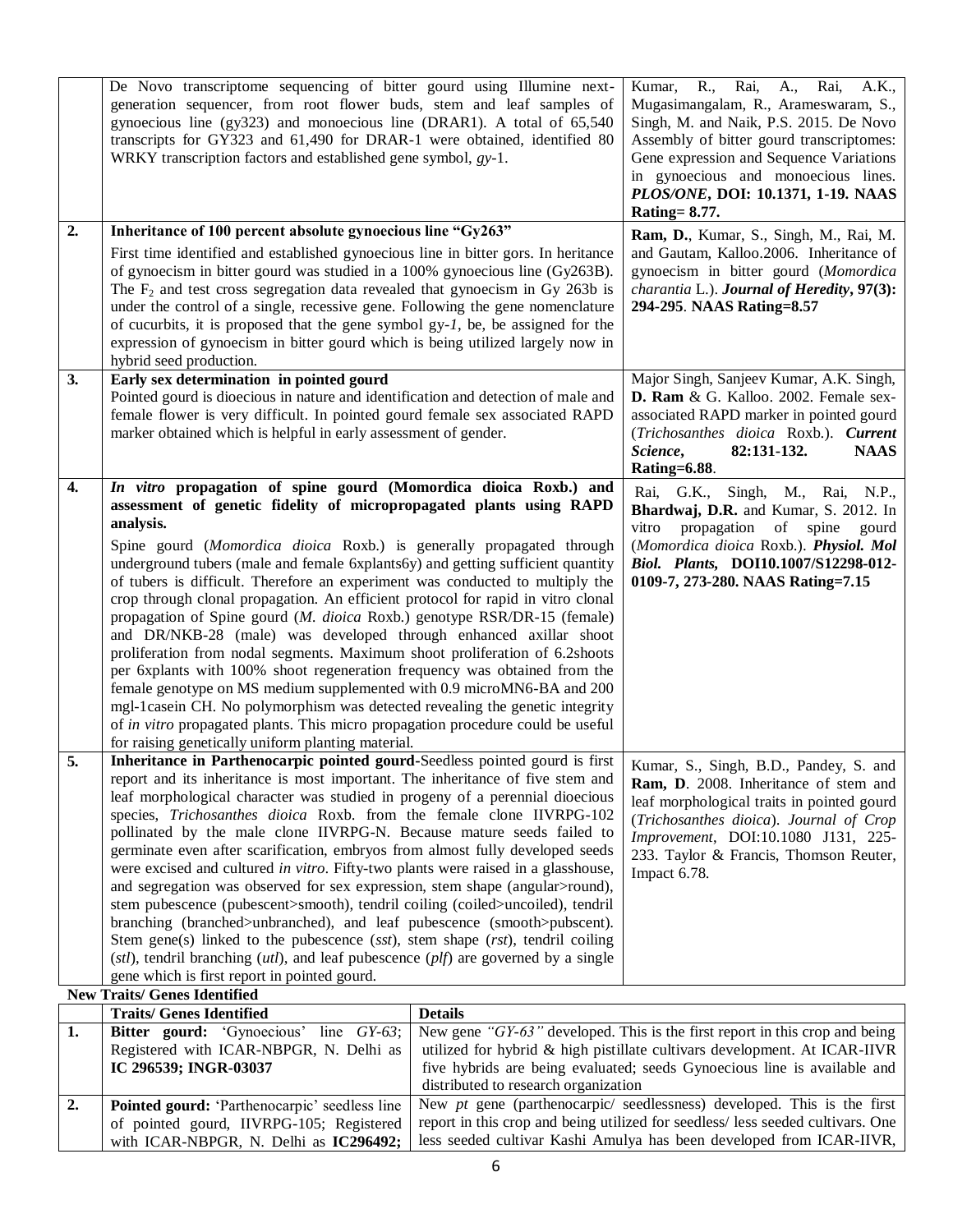|         | <b>INGR-03035</b>                           |                                                                                                                                 | Varanasi (U.P.)                                                                 |      |               |          |                  |             |  |  |
|---------|---------------------------------------------|---------------------------------------------------------------------------------------------------------------------------------|---------------------------------------------------------------------------------|------|---------------|----------|------------------|-------------|--|--|
|         |                                             |                                                                                                                                 |                                                                                 |      |               |          |                  |             |  |  |
| 3.      | Carrot: "CMS" A-line and B-line in tropical |                                                                                                                                 | This is the first report in tropical carrot which is very useful in development |      |               |          |                  |             |  |  |
|         | carrot Registered with ICAR-NBPGR, N.       |                                                                                                                                 | of hybrids.                                                                     |      |               |          |                  |             |  |  |
|         |                                             | Delhi as (IC570071, fertile CR-27F); INGR-                                                                                      |                                                                                 |      |               |          |                  |             |  |  |
|         | 10110.                                      |                                                                                                                                 |                                                                                 |      |               |          |                  |             |  |  |
| 4.      |                                             | <b>Sponge gourd:</b> Cluster bearing sponge gourd<br>This is the first report in which being used cluster bearing cultivars and |                                                                                 |      |               |          |                  |             |  |  |
|         | "VRSG-52-1"                                 | Registered with<br>ICAR-                                                                                                        | hybrids in sponge gourd.                                                        |      |               |          |                  |             |  |  |
|         | NBPGR, N. Delhi as <b>INGR-10159</b>        |                                                                                                                                 |                                                                                 |      |               |          |                  |             |  |  |
|         |                                             | Publications (Total Research papers published= 108)                                                                             |                                                                                 |      |               |          |                  |             |  |  |
|         | A-Research papers (Best 30 research papers) |                                                                                                                                 |                                                                                 |      |               |          |                  |             |  |  |
| Sl. No. | <b>Author(s)</b>                            | Title of an article                                                                                                             | Name of                                                                         | Year | <b>Volume</b> | Page     | Jrn. ID          | <b>NAAS</b> |  |  |
|         |                                             |                                                                                                                                 | Journal                                                                         |      |               | No.      |                  | Rate        |  |  |
|         | Shukla, A., Singh,                          | De Novo assembly of                                                                                                             | PLOS/ONE                                                                        | 2015 | DOI:10.1371   | $1 - 19$ | P <sub>004</sub> | 9.23        |  |  |

|    |                                                                                                                                                                    |                                                                                                                                                                 | <u>ovul liul</u>                                                      |      |             | 1100            |                  | $\cdots$ |
|----|--------------------------------------------------------------------------------------------------------------------------------------------------------------------|-----------------------------------------------------------------------------------------------------------------------------------------------------------------|-----------------------------------------------------------------------|------|-------------|-----------------|------------------|----------|
| 1. | Shukla, A., Singh,<br>V.K., Bhardwaj,<br><b>D.R.</b> , Kumar, R.,<br>Rai, A., Rai, A.K.,<br>Mugasimangalam,<br>R., arameswaram,<br>S., Singh, M. and<br>Naik, P.S. | De Novo assembly of<br><b>Bitter</b><br>gourd<br>Transcriptoms:<br>Gene<br>Expression<br>and<br>sequence variations in<br>gynoecious<br>and<br>monoecious lines | PLOS/ONE                                                              | 2015 | DOI:10.1371 | $1 - 19$        | P004             | 9.23     |
| 2. | Ram, D., Kumar,<br>S., Singh, M., Rai,<br>M. and Kalloo, G.                                                                                                        | Inheritance<br>of<br>gynoecism in bitter<br>gourd<br>(Momordica<br>charantia L.)                                                                                | $of$<br>Journal<br>Heredity                                           | 2006 | 97          | 294-295         | J231             | 8.09     |
| 3. | Rai, G.K., Singh,<br>M., Rai,<br>N.P.,<br>Bhardwaj,<br>D.R.<br>and Kumar, S.                                                                                       | In vitro propagation of<br>spine<br>gourd<br>(Momordica<br>dioica<br>Roxb.).                                                                                    | Physiol<br>Mol<br>Biol. Plants.<br>S12298-012-<br>0109-7              | 2012 | DOI10.1007  | 273-280         | P <sub>060</sub> | 7.35     |
| 4. | Singh,<br>Major<br>Sanjeev<br>Kumar,<br>Singh,<br>A.K.<br>D.<br>$\&$<br>Ram.<br>G.<br>Kalloo.                                                                      | Female sex-associated<br><b>RAPD</b><br>marker<br>in<br>pointed<br>gourd<br>(Trichosanthes dioica<br>Roxb.)                                                     | Current<br>Science                                                    | 2002 | 82          | 131-132         | C155             | 6.97     |
| 5. | Singh PK, N Rai,<br>Lal,<br>DR<br>H<br>Bhardwaj, Reshmi<br>Singh and<br>AP<br>Singh (2010).                                                                        | Correlation path and<br>analysis<br>cluster<br>in<br>hyacinth<br>beanb<br>(Lablab purpureus (L.)<br>Sweet).                                                     | Journal<br>$\sigma f$<br>Agricultural<br>Science<br>and<br>Technology | 2010 | 7(4)        | $1117-$<br>1124 | (J019)           | 6.70     |
| 6. | $\mathbf{D}$ .;<br>De,<br>Ram,<br>Nirmal; Prakash,<br>Chander<br>and<br>Kalloo, G.                                                                                 | Inter association of<br>physio-phenological<br>traits<br>selected<br>in<br>cucumber<br>(Cucumis<br>sativus L.) genotypes<br>under field conditions.             | Indian J. of<br>Agril.<br><b>Sciences</b>                             | 2001 | 71(10)      | 644-647         | <b>I023</b>      | 6.17     |
| 7. | Ram, D., Kalloo,<br>G. and Singh, M.                                                                                                                               | Genetic analysis in<br>bitter<br>gourd<br>(Momordica charantia<br>L.<br>using<br>modified<br>triple test cross.                                                 | Indian J. of<br>Agril.<br><b>Sciences</b>                             | 2000 | 70(10)      | 671-673         | <b>I023</b>      | 6.17     |
| 8. | Ram, D.; Sanjeet<br>Kumar, Banerjee,<br>M.K. and Kalloo,<br>G.                                                                                                     | Occurrence,<br>identification<br>and<br>preliminary<br>characterization<br>of<br>gynoecism in<br>bitter<br>gourd.                                               | <i>Indian J. of</i> 2002<br>Agril.<br><b>Sciences</b>                 |      | 72(6)       | 348-349 1023    |                  | 6.17     |
| 9. | Ram, D.; Kalloo,<br>G. and Singh, M.                                                                                                                               | Combining ability of<br>quantitative characters<br>bitter<br>in<br>gourd                                                                                        | Indian J. of<br>Agricultural<br>Sciences                              | 1999 | 69(2)       | 122-125         | <b>I023</b>      | 6.17     |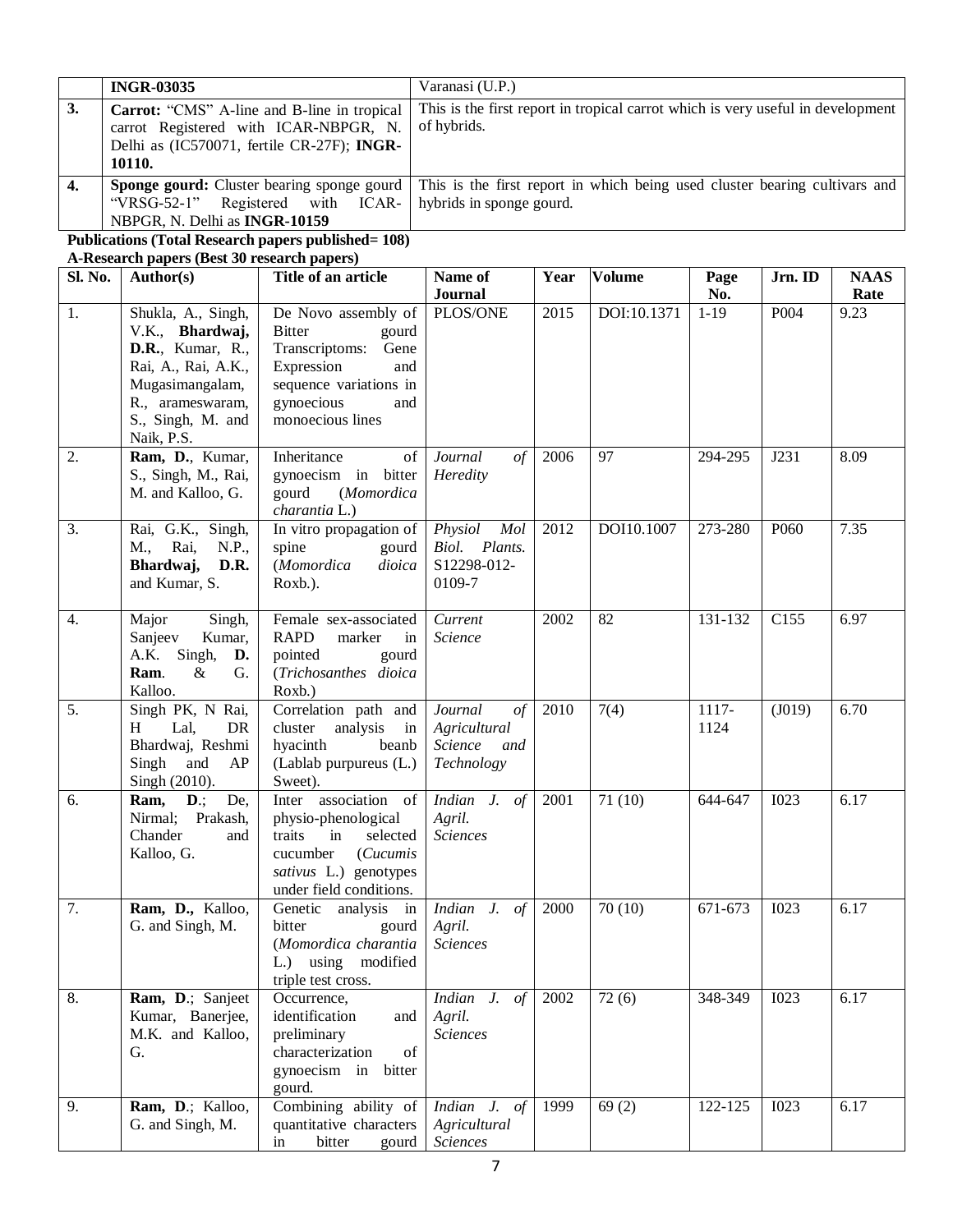|     |                                                                                                                                                              | (Momordica charantia                                                                                                                            |                                                      |      |                     |           |             |      |
|-----|--------------------------------------------------------------------------------------------------------------------------------------------------------------|-------------------------------------------------------------------------------------------------------------------------------------------------|------------------------------------------------------|------|---------------------|-----------|-------------|------|
| 10. | Bhardwaj, D. R.;<br>Gautam,<br>K.K;<br>Saha,<br>$S$ .;<br>Nagendran,<br>$K$ .;<br>Pandey,<br><b>K.K.;</b><br>Singh,<br>A.K.;<br>Singh, P.M. and<br>Singh, B. | L.<br>Mining the source of<br>resistance the downy<br>mildew and gummy<br>stem blight in bottle<br>gourd<br>(Lagenaria<br>siceraris) accessions | Indian J. of<br>Agricultural<br><b>Sciences</b>      | 1999 | 69(2)               | 122-125   | <b>I023</b> | 6.17 |
| 11. | D.<br>Ram,<br>and<br>Rajput, C.B.S.                                                                                                                          | Line x Tester analysis<br>French<br>in<br>bean<br>(Phaseolus vulgaris)                                                                          | $J_{\cdot}$<br><b>Indian</b><br>Horticulture         | 1999 | 56(2)               | 169-172   | <b>I058</b> | 6.13 |
| 12. | Ram, D.                                                                                                                                                      | Non-hierarchical<br>Euclidean<br>cluster<br>analysis in pointed<br>gourd (Trichosanthes<br>dioica Roxb.)                                        | <b>Indian</b><br>J.<br>Horticulture                  | 2001 | $\overline{58}$ (3) | 264-268   | <b>I058</b> | 6.13 |
| 13. | Pal, A.K.; Ram,<br>D.; Maurya, A.N.<br>& Rajput, CB.S.                                                                                                       | Heterosis over mid<br>and<br>better parents<br>under line x tester<br>design in cowpea.                                                         | <b>Indian</b><br>J.<br>Horticulture                  | 2002 | 59 $(3)$            | 279-287   | <b>I058</b> | 6.13 |
| 14. | Pal, A.K.; Ram,<br>D., Maurya, A.N.<br>& Rajput, CB.S.                                                                                                       | Combining ability for<br>green pod yield and its<br>traits in cowpea.                                                                           | <b>Indian</b><br>$J_{\cdot}$<br>Horticulture         | 2002 | 59 $(4)$            | 395-401   | <b>I058</b> | 6.13 |
| 15. | Pal, S.N., Ram,<br>D., Pal, A.K. and<br>Ganesh Singh                                                                                                         | ability<br>Combining<br>certain<br>studies<br>for<br>metric traits in bottle<br>gourd<br>[Lagenaria<br>siceraria Standl.].                      | <b>Indian</b><br>$J_{\cdot}$<br>Horticulture         | 2004 | 61(1)               | 46-50     | <b>I058</b> | 6.13 |
| 16. | Pal, S.N., Ram,<br>D., Pal, A.K. and<br>Gingh, G.                                                                                                            | Heterosis studies in<br>bottle<br>gourd<br>[Lagenaria siceraria<br>(Mol.) Standl.].                                                             | <b>Indian</b><br>J.<br>Horticulture                  | 2005 | 62(3)               | 253-256   | <b>I058</b> | 6.13 |
| 17. | Ram, D.; Rai, M.;<br>Verma, A.<br>and<br>Singh, Y.                                                                                                           | Genetic variability and<br>association analysis in<br>Luffa sp.                                                                                 | <b>Indian</b><br>J.<br>Horticulture                  | 2006 | 63(3)               | 294-297   | <b>I058</b> | 6.13 |
| 18. | Ram,<br>Nirmal,<br><b>Dangar</b><br>and<br>Pandey Sudhakar                                                                                                   | Physiological traits as<br>determined of yield in   Horticulture<br>muskmelon<br>under<br>field conditions.                                     | <b>Indian</b><br>J.                                  | 2008 | 65(1)               | $40 - 43$ | <b>I058</b> | 6.13 |
| 19. | Singh,<br>M.K.,<br>Bhardwaj, D.R.,<br>Solankey, S.S. and<br>Pandey, A.K.                                                                                     | Morphological<br>analysis defines the<br>genetic diversity of<br>Indian<br>bitter gourd<br>(Momordicacharantia)                                 | Vegetos                                              | 2014 | $\overline{27(1)}$  | 170-173   | V004        | 6.00 |
| 20. | Bhardwaj, D. R.<br>and<br>Kumar,<br>Akhilesh                                                                                                                 | Field<br>screening<br>of<br>pointed<br>gourd<br>germplasm<br>against<br>root knot nematode.                                                     | <b>Indian</b><br>Journal<br>$\sigma f$<br>Entomology | 2008 | 70(2)               | 176       | <b>I046</b> | 5.89 |
| 21. | M.K.,<br>Singh,<br>Bhardwaj,<br>D.R.<br>Upadhyay,<br>and<br>D.K.                                                                                             | Genetic<br>architecture<br>and<br>association<br>analysis in bitter gourd<br>(Momordica charantia<br>L.) landraces                              | The Bioscan                                          | 2014 | 9(2)                | 807-811   | <b>T017</b> | 5.26 |
| 22. | Kumar, S., Singh,<br>B.D., Pandey, S.<br>Bhardwaj,<br>and<br>D.R.                                                                                            | Inheritance of stem<br>and<br>leaf<br>morphological traits in<br>pointed<br>gourd                                                               | Journal<br>$\sigma f$<br>Crop<br>Improvement         | 2008 | 22(2)               | 225-233   | J142        | 5.12 |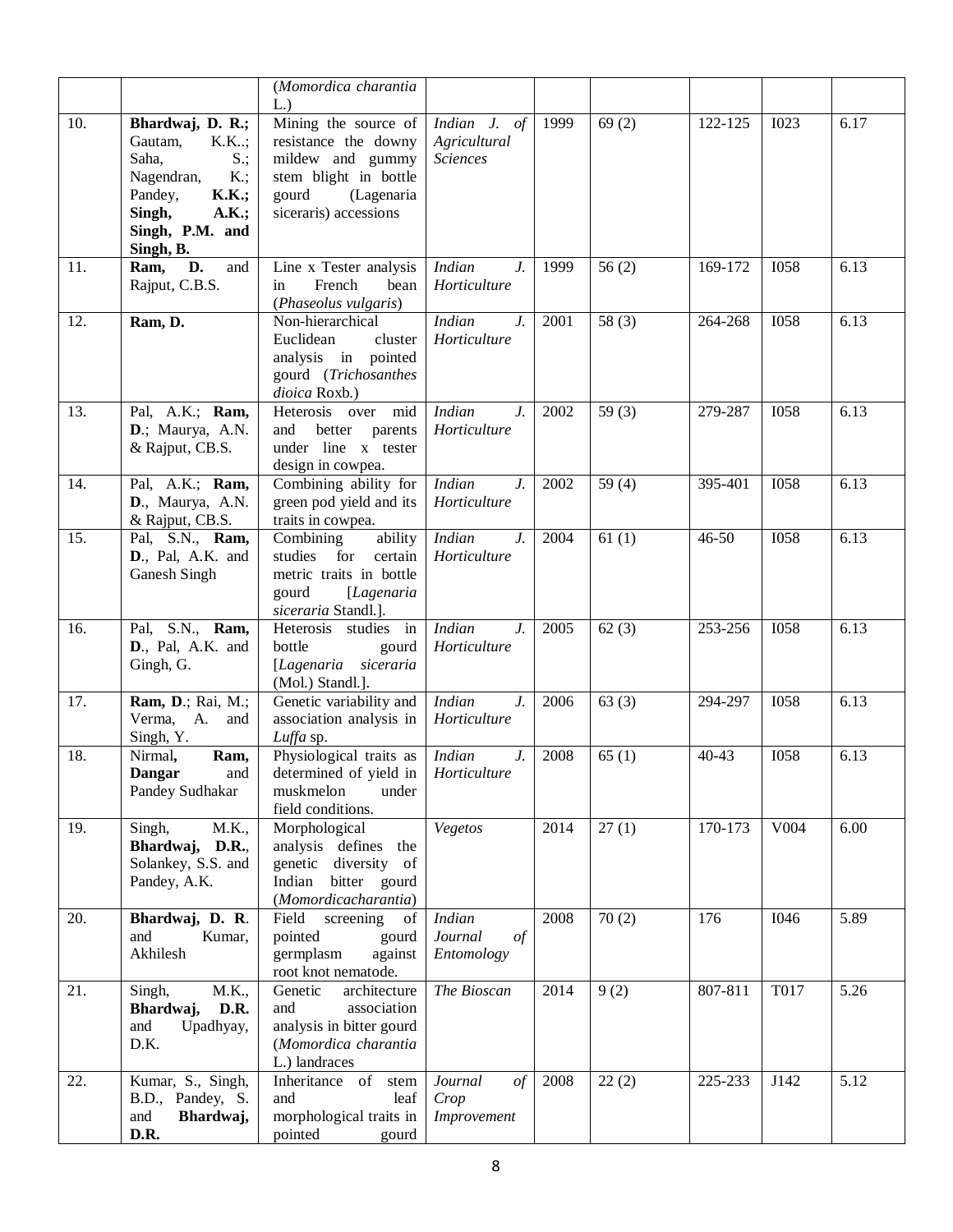|     |                                                                                                                                  | (Trichosanthes dioica)                                                                                                  |                              |                                                            |      |                                                                                         |                       |              |                                   |
|-----|----------------------------------------------------------------------------------------------------------------------------------|-------------------------------------------------------------------------------------------------------------------------|------------------------------|------------------------------------------------------------|------|-----------------------------------------------------------------------------------------|-----------------------|--------------|-----------------------------------|
| 23. | D.,<br>Ram,<br>Banerjee,<br>M.K.,<br>Pandey, S.<br>and<br>Srivastava, U.                                                         | Collection<br>evaluation of of kartoli<br>(Momordica<br>Roxb. Ex. Willd.)                                               | and<br>dioica                | <b>Indian</b><br>J.<br>Plant Genet.<br>Resour              | 2001 | 14(2)                                                                                   | 114-116               | <b>I071</b>  | 5.12                              |
| 24. | D.<br>Ram,<br>and<br>Srivastava, U                                                                                               | lesser-known<br>Some<br>minor cucurbitaceous<br>vegetables:<br>distribution, diversity<br>and uses.                     | Their                        | <b>Indian</b><br>$J_{\cdot}$<br>Plant Genet.<br>Resour.    | 1999 | 12(3)                                                                                   | 307-316               | I071         | 5.12                              |
| 25. | Ram, D., Gupta,<br>V.K.; Kalloo, G.<br>Tomar, J.B. and<br>Srivastava, U.                                                         | Green<br>hot<br>Eastern Uttar Pradesh<br>a core site of intensive<br>vegetable cultivation<br>and production.           | spot:                        | $J_{\cdot}$<br><b>Indian</b><br>Plant Genet.<br>Resour.    | 1999 | $12(2)$ :                                                                               | $\overline{2}$ 47-253 | <b>I071</b>  | 5.12                              |
| 26. | Ram, D., Kalloo,<br>G., Banerjee, M.K.<br>and Singh, Billu                                                                       | Seedless<br>and<br>duration<br>pointed<br>(Trichosanthes dioica<br>Roxb.)                                               | long<br>fruiting<br>gourd    | <b>Indian</b><br>$J_{\cdot}$<br>Plant<br>Genet.<br>Resour. | 2003 | 16(2)                                                                                   | 163-164               | <b>I071</b>  | 5.12                              |
| 27. | $\overline{\mathbf{D}_{\cdot,\cdot}}$<br>Rai,<br>Ram,<br>Mathura, Pandey,<br>Sudhakar, Singh,<br>B., Lal, Hira and<br>Pal,. A.K. | An Under- Exploited<br>Species-<br>(Solena<br>amplexicaulis):<br>Exploration<br>preliminary<br>evaluation.              | Bankunari<br>Its<br>and      | <b>Indian</b><br>$J_{\cdot}$<br>Plant Genet.<br>Resour.    | 2003 | 16(3)                                                                                   | 267-268               | I071         | 5.12                              |
| 28. | Ram, D., Kalloo,<br>G. and<br>Singh,<br>Billu.                                                                                   | Gynoecious<br>bitter<br>(Momordica charantia<br>$L.$ ).                                                                 | line of<br>gourd             | <b>Indian</b><br>$J_{\cdot}$<br>Plant Genet.<br>Resour.    | 2003 | $16(2)$ :                                                                               | 165-166               | <b>I071</b>  | 5.12                              |
| 29. | Vishwa Nath, Lal,<br>H., Rai, M., Rai,<br>N. and Ram, D.                                                                         | Hierarchical clustering<br>and<br>association studies in<br>cowpea<br>unguiculata<br>Walp.].                            | character<br>[Vigna<br>(L.)  | <b>Indian</b><br>$J_{\cdot}$<br>Plant Genet.<br>Resour     | 2009 | 22(1)                                                                                   | $22 - 25$             | <b>I071</b>  | 5.12                              |
| 30. | Chandra, Umesh,<br>Ram, D. and<br>Kalloo, G                                                                                      | Variability in pointed   Indian<br>gourd (Trichosanthes Plant Genet.<br>dioica<br>germplasm<br>from eastern<br>Pradesh. | Roxb.)<br>collected<br>Uttar | $J_{\cdot}$<br>Resour                                      | 1995 | 8(1)                                                                                    | 149-155               | <b>I071</b>  | 5.12                              |
|     | (B) Books Written & Published                                                                                                    |                                                                                                                         |                              |                                                            |      |                                                                                         |                       |              |                                   |
| 1.  | <b>Title of Book</b><br>Vegetable Genetic<br>Resources:<br>Principal<br>and<br>Management                                        | Author (s0<br>Bhardwaj, D.R                                                                                             | Year<br>2018                 | <b>Published by</b>                                        |      | Daya Publishing House: A Division of Astral<br>International Pvt. Ltd. New Delhi-110002 |                       | Pages<br>598 | ISBN No.<br>978-93-<br>5124-970-2 |
| 2.  | Sabion:<br>Anuvanshik<br>Sampada<br>evam<br>Prabhandhan                                                                          | Bhardwaj, D.R                                                                                                           | 2018                         |                                                            |      | Daya Publishing House: A Division of Astral<br>International Pvt. Ltd. New Delhi-110002 |                       |              | 978-93-<br>88173-13-1             |
| 3.  | Sabji Adharit Fasal<br>Paddhati                                                                                                  | Bhardwaj, D.R.,<br>P.M.,<br>Singh,<br>Singh,<br>N.,<br>R.N.,<br>Prasad,<br>S.<br>Roy,<br>and<br>Singh, B.               | 2017                         | Varanasi (U.P)                                             |      | ICAR-Indian Institute of Vegetable Research,                                            |                       | 202          | 978-93-<br>5268-854-8             |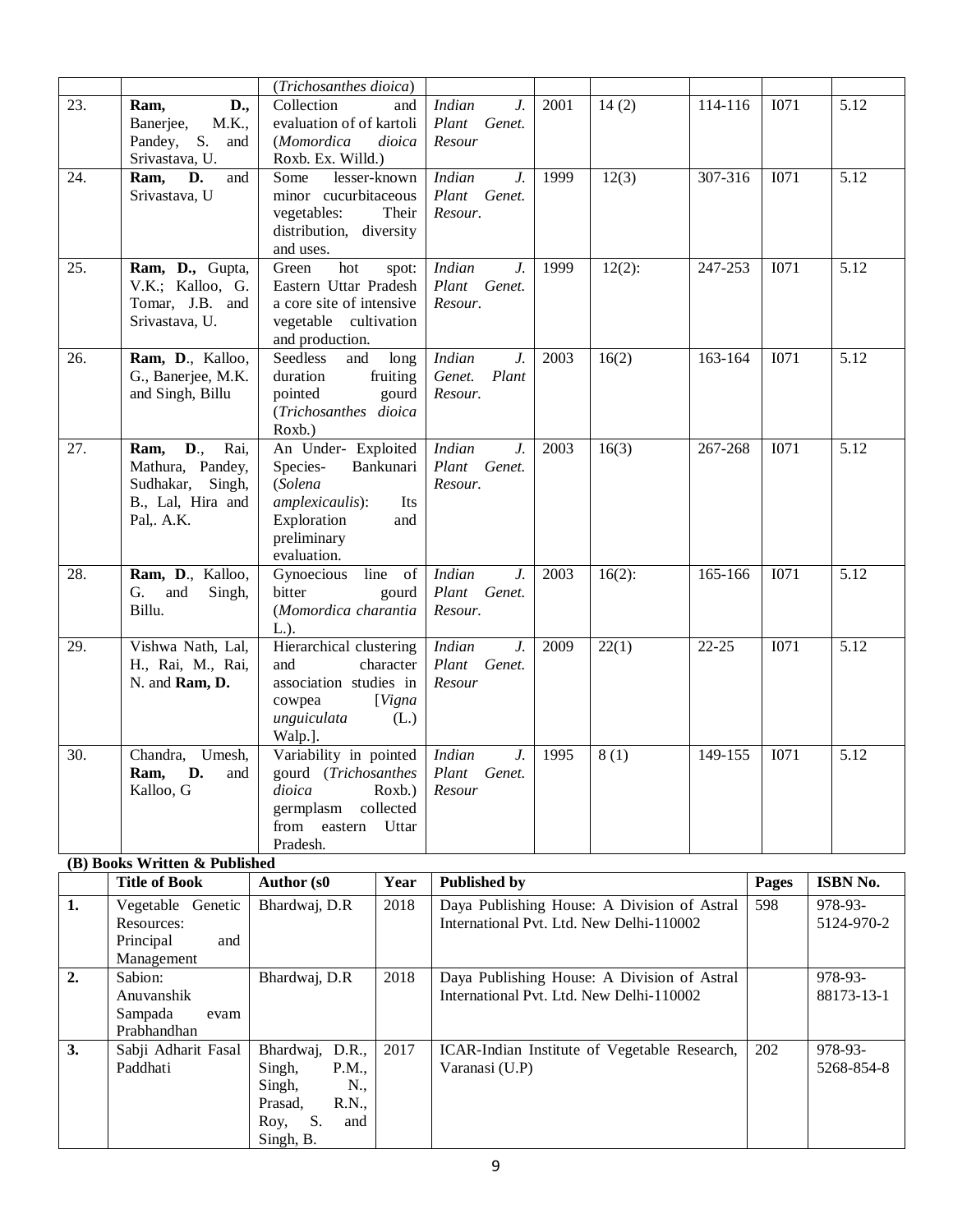| 1.             | (D) Souvenir/Conferences/ Proceedings/ Compendium edited<br><b>Editors</b><br>Rai, M, Pandey, A. K., Rai A. B.,<br>Singh, B., Singh, Neeraj, Ram. D. & |                                                                          | <b>Title</b> | Krishi Vikas Dwara Jeevikoparjan.                                                     | A.K. Pandey; B. Singh; Major Singh, D.<br>R. Bhardwaj & S. Singh                                                                                                                     |                                    | No.38<br>Pub. Source<br><b>ICAR-IIVR</b> | ICAR-<br>IIVR,       |                                         | 2011<br>Year<br>2007 |
|----------------|--------------------------------------------------------------------------------------------------------------------------------------------------------|--------------------------------------------------------------------------|--------------|---------------------------------------------------------------------------------------|--------------------------------------------------------------------------------------------------------------------------------------------------------------------------------------|------------------------------------|------------------------------------------|----------------------|-----------------------------------------|----------------------|
|                |                                                                                                                                                        |                                                                          |              |                                                                                       |                                                                                                                                                                                      |                                    |                                          |                      |                                         |                      |
|                |                                                                                                                                                        |                                                                          |              |                                                                                       |                                                                                                                                                                                      |                                    |                                          |                      |                                         |                      |
| 3.             | Ash gourd                                                                                                                                              |                                                                          |              |                                                                                       |                                                                                                                                                                                      |                                    |                                          |                      |                                         |                      |
| $\overline{2}$ | <b>IIVR:</b> Fifteen Years of Accomplishment                                                                                                           |                                                                          |              |                                                                                       | Rai, Mathura; Singh, Major; Pandey<br>Sudhakar; Singh, B.; Yadav, D.S.; Rai,<br>A.B.; Pandey, K.K.; Singh, Jagdish;<br>Pandey, A.K.; Ram, D.; Singh, Neeraj<br>and Rai, Nagendra Rai |                                    |                                          | ICAR-<br><b>IIVR</b> |                                         | 2007                 |
| 1.             | Sustainable management of plant biodiversity                                                                                                           |                                                                          |              | B. Singh; Rai, Mathura; Ram, D.;<br>No.<br>Kumar, Sanjeet; and Pandey Sudhakar<br>001 |                                                                                                                                                                                      |                                    |                                          | ICAR-<br><b>IIVR</b> |                                         | 2004                 |
|                | <b>Title of Bulletin</b>                                                                                                                               |                                                                          |              |                                                                                       | <b>Authors</b>                                                                                                                                                                       |                                    | No.                                      | <b>Publishers</b>    |                                         | Year                 |
|                | (C) Technical/Information Bulletins written                                                                                                            | $S. \&$<br>Kumar,<br>Pandey, S.                                          |              |                                                                                       |                                                                                                                                                                                      |                                    |                                          |                      |                                         |                      |
|                | Beej Utpadan                                                                                                                                           | Singh, B., Singh<br>P.M., Ram, D.,<br>Swami, T. M. S.,<br>Pandey, K. K., |              | Varanasi (U.P).                                                                       |                                                                                                                                                                                      |                                    |                                          |                      |                                         |                      |
| 7.<br>8.       | Sabji Anusandhan<br>Evam<br>Utpadan<br>Produgiki (Vol. II)<br>Sabjion Ka Sankar                                                                        | Bhardwaj, D.R.<br>Singh,<br>K.P.,                                        | 2003         | Azadapur, N. Delhi.                                                                   | Published by-Satish Serial Publishing House,<br>403, Express Tower, Commercial Complex,<br>ICAR-Indian Institute of Vegetable Research,                                              |                                    |                                          | 53<br>12             | 978-93-<br>81226-68-1<br>$\overline{a}$ |                      |
| 6.             | Sabji Anusandhan<br>Evam<br>Utpadan<br>Produgiki (Vol. I)                                                                                              | Bhardwaj, D.R.                                                           | 2013<br>2013 | Published<br>House, 403,                                                              | by-Satish<br>Express<br>Tower,<br>Complex, Azadapur, N. Delhi                                                                                                                        | Serial<br>Publishing<br>Commercial |                                          | 58                   | 978-93-<br>81226-68-1                   |                      |
| 5.             | Vigyan:<br>Sabji<br>Sidhant<br>Evam<br>Anupryog (Vol. II)                                                                                              | Bhardwaj, D.R.                                                           | 2014         | Published<br>House, $403$ ,                                                           | by-Satish<br><b>Express</b><br>Tower,<br>Complex, Azadapur, N. Delhi                                                                                                                 | Serial<br>Publishing<br>Commercial |                                          | 54                   | 93-81226-<br>78-0                       | ISBN: 978-           |
|                | Sabji<br>Vigyan:<br>Sidhant<br>Evam<br>Anupryog (Vol. I)                                                                                               | Bhardwaj, D.R.                                                           | 2014         | Published<br>House, 403,                                                              | by-Satish<br>Express<br>Tower,<br>Complex, Azadapur, N. Delhi                                                                                                                        | Serial<br>Publishing<br>Commercial |                                          | 662                  | 93-81226-<br>78-0                       | ISBN: 978-           |

|                  | Topic                      | Author(s)                 | Year | Edited & Published by:                      | Pages   |
|------------------|----------------------------|---------------------------|------|---------------------------------------------|---------|
| 1.               | <b>Cucurbits</b>           | and  <br>Pandey,<br>S.    | 2015 | Singh, K.P. and Bahadur, A. ISBN 978-93-    | 157-227 |
|                  |                            | Bhardwaj, D.R             |      | 272-5699-4. Olericulture II, Vegetable      |         |
|                  |                            |                           |      | Production and Improvement, Kaliyani        |         |
|                  |                            |                           |      | Publishers.                                 |         |
| 2.               | of<br>Genetic<br>Resources | D.R.,<br>Bhardwai,        | 2014 | Singh, K.P. and Bahadur, A. Olericulture I, | 374-394 |
|                  | Vegetable crops            | Datta, D. and Pandey,     |      | Kaliyani Publishers.                        |         |
|                  |                            | S.                        |      |                                             |         |
| 3.               | Plant<br>Role of<br>Growth | D.R.,<br>Bhardwaj,        | 2011 | Edited by: Jag Paul Sharma. ISBN:978-81-    | 263-282 |
|                  | regulators in Vegetable    | Sharma, J.P.<br>and       |      | 272-6738-4, Published<br>Kalyani<br>by      |         |
|                  | Seed Production            | Pathania, N.K.            |      | Publishers, New Delhi                       |         |
| $\overline{4}$ . | In vitro techniques<br>for | Singh,<br>M.,             | 2011 | Edited by: Jag Paul Sharma. ISBN:978-81-    | 357-376 |
|                  | Regeneration of Quality    | Bhardwaj,<br><b>D.R.,</b> |      | 272-6738-4.<br>Published<br>Kalyani<br>by   |         |
|                  | Planting<br>Material<br>in | Rai, G.K., Rai, N.P.,     |      | Publishers, New Delhi                       |         |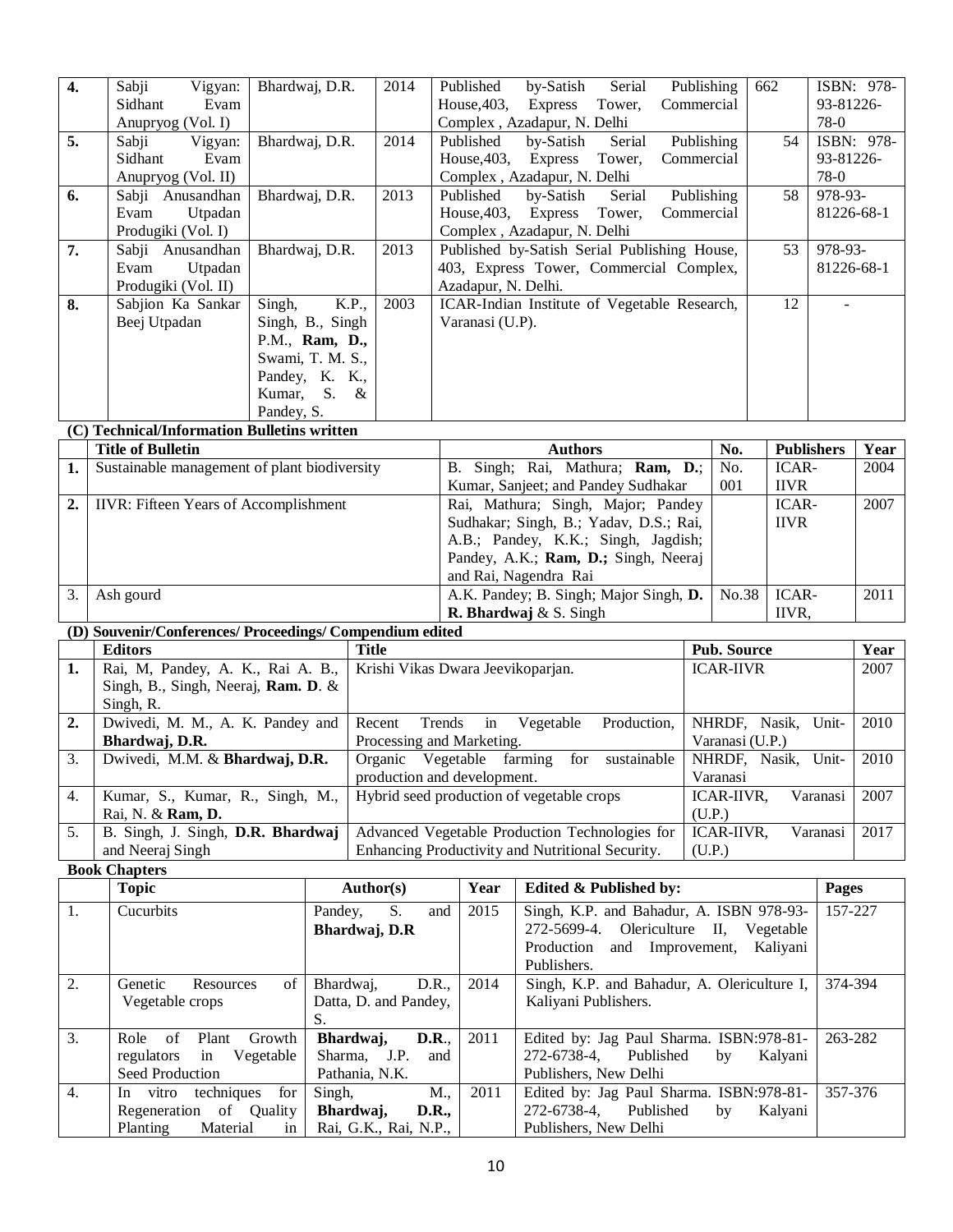|     | Vegetable Crops                                                                                                                                    | Singh, P.C. and Rai,<br>M.                               |      |                                                                                                                                       |          |
|-----|----------------------------------------------------------------------------------------------------------------------------------------------------|----------------------------------------------------------|------|---------------------------------------------------------------------------------------------------------------------------------------|----------|
| 5.  | Bitter gourd. In: Quality<br>Seed<br>Production<br>of<br>Vegetable<br>Crops.<br>Technological Interventions<br>(Vol. II: Crop Specific<br>Aspect)  | Bhardwaj, D.R.                                           | 2011 | Jag Paul Sharma. ISBN:978-81-272-6743-8,<br>Published by Kalyani Publishers, New Delhi                                                | $1 - 18$ |
| 6.  | Cucumber. In: Quality Seed<br>Production of Vegetable<br>Technological<br>Crops.<br>Interventions (Vol. II: Crop<br>Specific Aspect)               | Bhardwaj, D.R.                                           | 2011 | Jag Paul Sharma. ISBN:978-81-272-6743-8,<br>Kalyani Publishers, New Delhi                                                             | 28-54    |
| 7.  | Muskmelon. In:<br>Quality<br>Production<br>Seed<br>of<br>Vegetable<br>Crops.<br>Technological Interventions<br>(Vol. II: Crop Specific<br>Aspect)  | Bhardwaj, D.R. and<br>Lal, H.                            | 2011 | Jag Paul Sharma. ISBN:978-81-272-6743-8,<br>Published by Kalyani Publishers, New Delhi                                                | 83-107   |
| 8.  | Pointed gourd. In: Quality<br>Seed<br>Production<br>of<br>Vegetable<br>Crops.<br>Technological Interventions<br>(Vol. II: Crop Specific<br>Aspect) | Bhardwaj, D.R.                                           | 2011 | Jag Paul Sharma. ISBN:978-81-272-6743-8,<br>Published by Kalyani Publishers, New Delhi                                                | 108-121  |
| 9.  | Kadduvargiya<br>Sajion:<br>Chichinda. In: Sabjion Kee<br>Adhunik Utpadan Taknik                                                                    | Ram, D. and Chaube,<br>T.                                | 2008 | Rai, M., Rai, N. and Rai, A.B. Published by<br><b>Book</b><br>International<br>Distributing<br>Co.<br>(Publishing Division, Lucknow). | 866-869  |
| 10. | Kadduvargiya<br>Sajion:<br>Tinda In: Sabjion Kee<br>Adhunik Utpadan Taknik                                                                         | Ram, D.                                                  | 2008 | Rai, M., Rai, N. and Rai, A.B. Published by<br>International<br>Book<br>Distributing<br>Co.<br>(Publishing Division, Lucknow).        | 861-863  |
| 11. | Kadduvargiya<br>Sajion:<br>Kunduru. In: Sabjion Kee<br>Adhunik Utpadan Taknik                                                                      | Ram, D. and Chaube,<br>T.                                | 2008 | Rai, M., Rai, N. and Rai, A.B. Published by<br>International<br>Book<br>Distributing<br>Co.<br>(Publishing Division, Lucknow).        | 856-560  |
| 12. | Kadduvargiya<br>Sajion:<br>Kumhara. In: Sabjion Kee<br>Adhunik Utpadan Taknik                                                                      | Sudhakar<br>Pandey,<br>and Ram, D.                       | 2008 | Rai, M., Rai, N. and Rai, A.B. Published by<br>International<br>Book<br>Distributing<br>Co.<br>(Publishing Division, Lucknow).        | 449-456  |
| 13. | Kadduvargiya<br>Sajion:<br>ChikaniTorai. In: Sabjion<br>Kee<br>Adhunik<br>Utpadan<br>Taknik                                                        | Ram, D. and Pandey,<br>Sudhakar                          | 2008 | Book<br>International<br>Distributing<br>Co.<br>(Publishing Division, Lucknow).                                                       | 444-448  |
| 14. | Kadduvargiya<br>Sajion:<br>Nasdar Torai. In: Sabjion<br>Kee<br>Adhunik<br>Utpadan<br>Taknik                                                        | Ram, D. and Pandey,<br>Sudhakar.                         | 2008 | Rai, M., Rai, N. and Rai, A.B. Published by<br>International<br><b>Book</b><br>Distributing<br>Co.<br>(Publishing Division, Lucknow). | 435-443  |
| 15. | Kadduvargiya<br>Sajion:<br>Parwal In: Sabjion Kee<br>Adhunik Utpadan Taknik                                                                        | Ram, D.                                                  | 2008 | Published by International Book Distributing<br>Co. (Publishing Division, Lucknow).                                                   | 418-427  |
| 16. | Kadduvargiya<br>Sajion:<br>Tarbooja In: Sabjion Kee<br>Adhunik Utpadan Taknik                                                                      | Sudhakar;<br>Pandey,<br>Yadav,<br>B.S.<br>and<br>Ram, D. | 2008 | Rai, M., Rai, N. and Rai, A.B. Published by<br>International<br><b>Book</b><br>Distributing<br>Co.<br>(Publishing Division, Lucknow). | 411-417  |
| 17. | Kadduvargiya Sajion: Lauki<br>In: Sabjion Kee Adhunik<br>Utpadan Taknik                                                                            | D.<br>Ram,<br>and<br>PandeySudhakar                      | 2008 | Rai, M. Rai, N. and Rai, A.B. International<br>Book Distributing Co. (Publishing Division,<br>Lucknow).                               | 384-394  |
| 18. | Kadduvargiya<br>Sajion:<br>Karela In: Sabjion Kee<br>Adhunik Utpadan Taknik                                                                        | Ram, D. and Pandey,<br>Sudhakar                          | 2008 | Rai, M. Rai, N. and Rai, A.B. International<br>Book Distributing Co. (Publishing Division,<br>Lucknow).                               | 374-383  |
| 19. | Sabjion<br>Ki<br>Prajnan<br>Vidhiyan In: Sabjion Kee                                                                                               | Ram, D.                                                  | 2008 | Rai, M., Rai, N. and Rai, A.B. Published by<br>International<br><b>Book</b><br>Distributing<br>Co.                                    | 78-113   |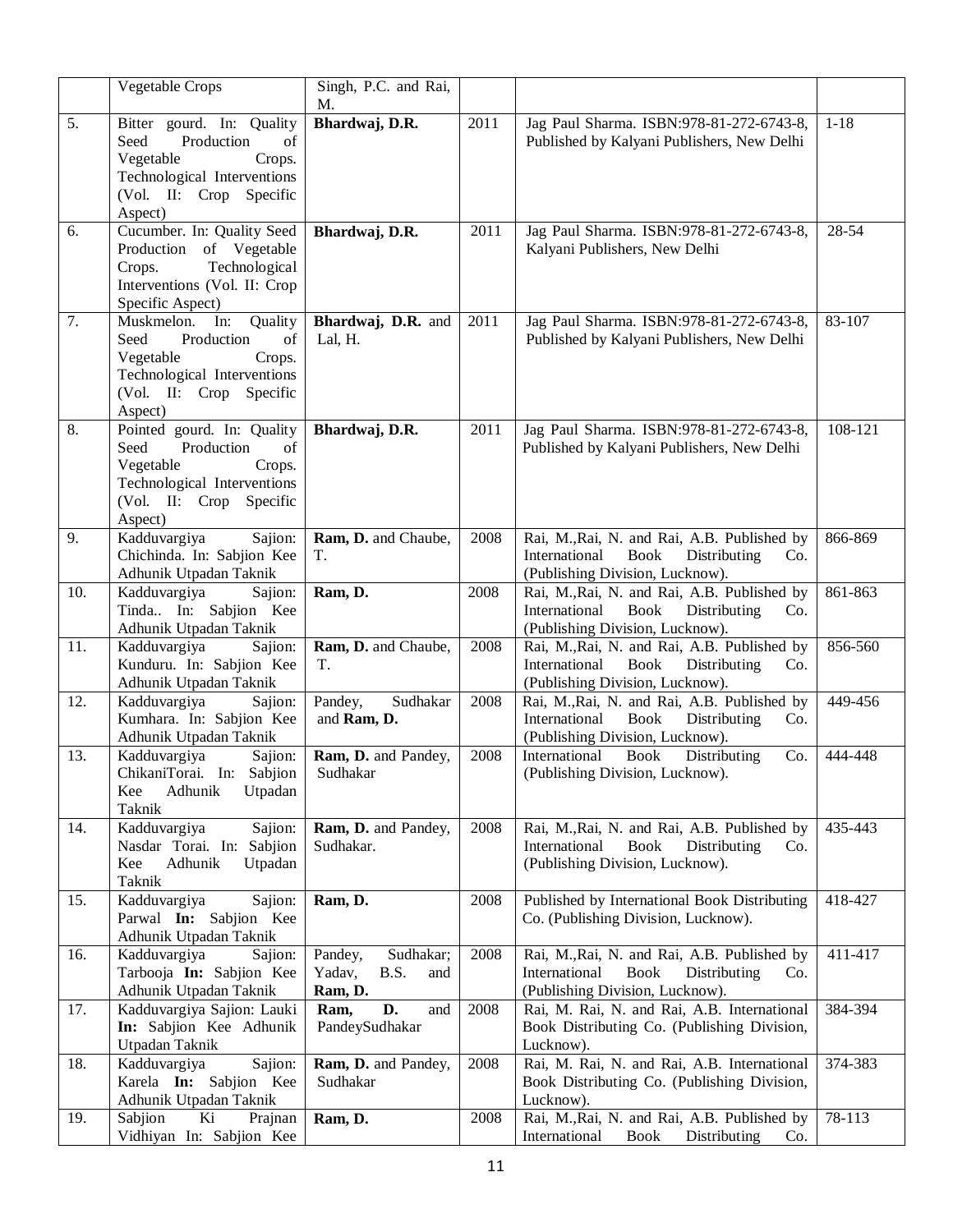|                                                          | Adhunik Utpadan Taknik                                                                                                            |                                                    |      | (Publishing Division, Lucknow).                                                                                                                                                                  |           |  |  |
|----------------------------------------------------------|-----------------------------------------------------------------------------------------------------------------------------------|----------------------------------------------------|------|--------------------------------------------------------------------------------------------------------------------------------------------------------------------------------------------------|-----------|--|--|
| 20.                                                      | Okra. In: Olericulture in<br>India                                                                                                | K.P.<br>Singh,<br>and<br>Ram, D                    | 2008 | Rana, M.K Published by Kalyani Publisher,<br>New Delhi                                                                                                                                           | 201-225   |  |  |
| 21.                                                      | In: Scientific<br>Cucumber.<br>cultivation of Vegetables                                                                          | $\overline{K.P.}$<br>Singh,<br>and<br>Ram, D.      | 2008 | Rana, M.K). Published by Kalyani Publisher,<br>New Delhi                                                                                                                                         | 138-159   |  |  |
| 22.                                                      | Wax gourd In: Scientific<br>cultivation of Vegetables                                                                             | Pandey, S., Singh,<br>K.P. and Ram, D.             | 2008 | Rana, M.K Published by Kalyani Publisher,<br>New Delhi                                                                                                                                           | 89-102    |  |  |
| 23.                                                      | Water melon In: Scientific<br>cultivation of Vegetables                                                                           | Pandey, S., Rai, M.<br>and Ram, D.                 | 2008 | Rana, M.K Kalyani Publisher, New Delhi                                                                                                                                                           | 271-286   |  |  |
| 24.                                                      | Muskmelon In: Scientific<br>cultivation of Vegetables                                                                             | Pandey, S., Rai, M.<br>and Ram, D.                 | 2008 | Ed. Rana, M.K.). Published by Kalyani<br>Publisher, New Delhi                                                                                                                                    | 201-217   |  |  |
| 25.                                                      | Ivy gourd In: Scientific<br>cultivation of Vegetables                                                                             | Ram, D. and Pandey,<br>S.                          | 2008 | Ed. Rana, M.K.). Published by Kalyani<br>Publisher, New Delhi                                                                                                                                    | 174-187   |  |  |
| 26.                                                      | Round melon In: Scientific<br>cultivation of Vegetables                                                                           | Ram, D. and Pandey,<br>S.                          | 2008 | Ed. Rana, M.K.). Published by Kalyani<br>Publisher, New Delhi                                                                                                                                    | 160-173   |  |  |
| 27.                                                      | Temperate and Sub-tropical<br>Vegetables. In: Biodiversity<br>in Horticultural Crops                                              | D.,<br>Rai,<br>Ram,<br>Mathura and Singh,<br>Major | 2005 | K. V. Peter and Z. Abraham. Published by<br>Daya Publishing House, New Delhi                                                                                                                     | 71-108    |  |  |
| 28.                                                      | Kharbooja Tarbooj, Kheera<br>avum kumhadhh main beej<br>Shak-Bhaji<br>utpadan In:<br>Paudhshala Prabandhan                        | Pandey, S. and Ram,<br>D. Ram                      | 2003 | Published by Indian Institute of Vegetable<br>Research, Varanasi (U.P.)                                                                                                                          | $37-41$   |  |  |
| 29.                                                      | Kaddoowargia Sabjion Ka<br>Beej Dwara Paudh Taiyar<br>Karana<br>Evum<br>Unki<br>Dekhbhal. In: Shak-Bhaji<br>Paudhshala Prabandhan | Pandey,<br>Sudhakar<br>and Ram, D.                 | 2003 | Published by Indian Institute of Vegetable<br>Research, Varanasi (U.P.)                                                                                                                          | 93-98     |  |  |
| 30.                                                      | Kaddoowargia sabjion main<br>vanaspatik prasaran.<br>In:<br>Shak-Bhaji<br>Paudhshala<br>Prabandhan                                | Ram, D. and Pandey,<br>Sudhakar                    | 2003 | Published by Indian Institute of Vegetable<br>Research, Varanasi (U.P.)                                                                                                                          | 55-60     |  |  |
| 31.                                                      | Kadduvargioy Sabjion In:<br>Sabjion Kee Kheti                                                                                     | Ram, D. and Pandey,<br>S.r                         | 2003 | Published by Indian Institute of Vegetable<br>Research, Varanasi                                                                                                                                 | 105-139   |  |  |
| 32.                                                      | Aratori,<br>Lauki,<br>Kerala,<br>chikani Tori Me Sankar<br>Beej Utpadan prodyogiki.                                               | D.<br>Ram,<br>and<br>Pandey, Sudhakar              | 2003 | Singh, K.P., Singh, B., singh, P.M., Ram, D.,<br>Swamy, T.M., Pandey, K.K., Kumar, S. and<br>Pandey, Sudhakar. Published by ICAR-IIVR,<br>Varanasi (U.P.). In: Sabjion Ka Sankar Beej<br>Utpadan | 30-36     |  |  |
| 33.                                                      | Kharbooja, Tarbooja, Khira<br>Evam Kumhara Me Sankar<br>Beej Utpadan                                                              | Pandey,<br>Sudhakar<br>and Ram, D.                 | 2003 | Singh, K.P., Singh, B., singh, P.M., Ram, D.,<br>Swamy, T.M., Pandey, K.K., Kumar, S. and<br>Pandey, Sudhakar. Published by ICAR-IIVR,<br>Varanasi (U.P.). In: Sabjion Ka Sankar Beej<br>Utpadan | $37 - 41$ |  |  |
| 34.                                                      | <b>Breeding</b><br>technique<br>in<br>vegetable crops.                                                                            | Ram<br>and<br>M.<br>D.<br>Singh                    | 1998 | Vikram Mudralaya, Varanasi (U.P.). In:<br>Bharat Me Sabji Utpadam Ki Pramukh<br>Kisme Aur Vikas Ki Taknike (Hindi)                                                                               | $10 - 22$ |  |  |
| <b>Popular Articles/ Bulletins/ Short Communications</b> |                                                                                                                                   |                                                    |      |                                                                                                                                                                                                  |           |  |  |

|    | <b>Topic</b>                          | <b>Author</b> (s)                | Year | <b>Published in</b> | <b>Pages</b> | Vol.  |
|----|---------------------------------------|----------------------------------|------|---------------------|--------------|-------|
| 1. |                                       |                                  |      |                     |              |       |
| 2. | Rabi Mausam Me Sabjee Utapadan        | D. R. Bhardwaj, Ram Chand, S.K.  | 2018 | Khad Patrika        | $31 - 46$    | 59(9) |
|    |                                       | Verma, Vidhya Sagar, Nakul Gupta |      |                     |              |       |
|    |                                       | and B. Singh                     |      |                     |              |       |
| 3. | Grihvatika Hai Swasthya Evam          | Marana, D.P, D. R. Bhardwaj,     | 2018 | Phal-Phool          | $8 - 12$     |       |
|    | Poshan Ka Adhara                      | Anand Kumar Singh,<br>Ramesh     |      |                     |              |       |
|    |                                       | Singh, K.K. Gautam and Bijendra  |      |                     |              |       |
|    |                                       | Singh                            |      |                     |              |       |
| 4. | Breadfruit: A potential super food to | Durga Prasad Moharana, Anand K.  | 2017 | Marumegh,           | $31 - 33$    | 3(1)  |
|    | combat world hunger.                  | singh, D. R. Bhardwaj and K.K.   |      |                     |              |       |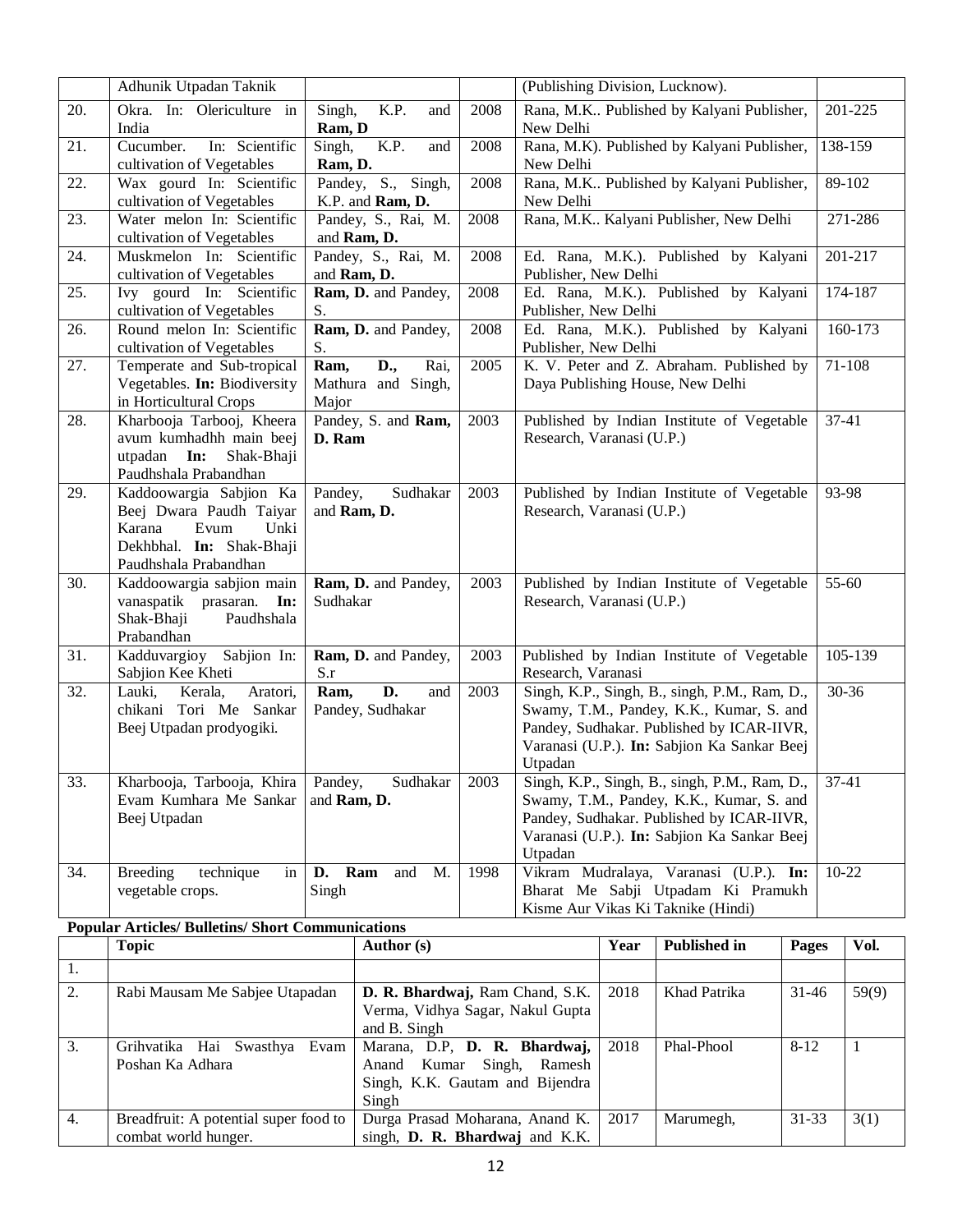|                  |                                                                    | Gautam.                                                                                                                                                                                                                                                               |      |                               |           |                          |
|------------------|--------------------------------------------------------------------|-----------------------------------------------------------------------------------------------------------------------------------------------------------------------------------------------------------------------------------------------------------------------|------|-------------------------------|-----------|--------------------------|
| $\overline{5}$ . | Sabjion Evam Phalo Me Bridhi<br>Niyamak Ka Prayog.                 | Durga Prasad Moharan, D. R.<br>Bhardwaj, Anand Kumar Singh,<br>K.K. Gautam Evam Sunil Gupta                                                                                                                                                                           | 2017 | Sabjee Kiran                  | $26 - 35$ | 11(1&<br>2)              |
| 6.               | Tarai<br>Purvi Uttar Pradesh Ke<br>Kshetra Me sabjee Beej utpadan. | Rameshwar Singh, R. B. Yadav,<br>Vikash singh, P. Karmakar, Moti<br>Lal kushwaha, D. R. Bhardwaj<br>Evam B. Singh                                                                                                                                                     | 2017 | Sabjee Kiran                  | 61-67     | 11(1&&<br>2)             |
| 7.               | Sansthan Se Viksit Kisme Evam<br>Takniko Ka Prasar.                | Neeraj<br>Singh<br>Evam <b>D.</b><br>R.<br><b>Bhardwaj</b>                                                                                                                                                                                                            | 2017 | Sabjee Kiran                  | $81 - 62$ | 11(1&&<br>2)             |
| 8.               | Sabjee Beej Niskasan Uprant Goode<br>Evam Chilke Ka Upyog.         | Bhardwaj,<br>D. R.<br>Tribhuvan<br>Chaube, K. K. Gautam, Durga<br>Prasad Moharana, Ashok Kumar<br>Singh Evam Sunil Gupta.                                                                                                                                             | 2017 | Sabjee Kiran                  | 83-85     | 11(1&&<br>2)             |
| 9.               | <b>ICAR-IIVR Dwara Viksit Unnatshil</b><br>Kismein.                | Singh, B., Singh, M., Lal, H., Rai,<br>N., Bhardwaj, D.R. Pandey, S.,<br>Kumar, R., Prasanna,<br>H.C.,<br>Chaubey, T., Sanwal, S.K., Tiwari,<br>S.K. and Singh, P.M.                                                                                                  | 2017 | Phal-Phool                    | $4 - 7$   | 38(1)                    |
| 10.              | Sabjion Ke Bahoomulya Anwanshik<br>Sansadhan                       | Singh, B., Singh, M., Lal, H., Rai,<br>N., Bhardwaj, D.R. Kumar, R.,<br>Prasanna, H.C., Sanwal, S.K.,<br>Chaubey, T., Pandey, S., Ranjan,<br>J.K., Tiwari, S.K., Singh, B.K.,<br>Karmakar, P., Pragya, Jyoti, Devi,<br>Seth, Tania and Reddy, B.R. and<br>Mamta Singh | 2017 | Phal-Phool                    | 18-22     | 38(1)                    |
| 11.              | Mirch Me Sankar Beej Utpadan:<br>Naveentam Taknikian               | Kumar, R., Singh, P.M., Bhardwaj,<br>D.R., Prasanna, H.C., Chaubey, T.,<br>Pandey, S., Tiwari, S.K., Singh,<br>B.K., Gautam, K.K., Reddy, Y.S.<br>and Mishra, G.P.                                                                                                    | 2017 | Phal-Phool                    | $26 - 27$ | 38(1)                    |
| 12.              | Genetic Resources for future                                       | Singh, B., Singh, M., Lal, H., Rai,<br>N., Bhardwaj, D.R., Kumar, R.,<br>Prasanna, H.C., Sanwal,<br>S.K.,<br>Chaubey, T., Pandey, S., Ranjan,<br>S.K., Tiwari, S.K., Singh, B.K.,<br>Karmakar, P., Pragya, Jyoti, Devi,<br>Seth, Tania and Reddy, B.R.                | 2016 | Indian<br>Horticulture        | 18-22     | 38(1)                    |
| 13.              | Vegetable varieties/hybrids<br>from<br>IIVR, Varanasi              | Singh, B., Singh, M., Lal, H., Rai,<br>N., Bhardwaj, D.R., Kumar, R.,<br>Prasanna,<br>Pandey,<br>S.,<br>H.C.,<br>Chaubey, T., Sanwal, S.K., S.K.,<br>Tiwari and Singh, P.M.                                                                                           | 2016 | Indian<br>Horticulture        | 23-28     | 38(1)                    |
| 14.              | Innovative tools for hybrid seed<br>production of vegetables       | Singh,<br>R.,<br>P.<br>Kumar,<br>M.,<br>Bhardwaj, D.R., Prasanna, H.C.,<br>Chaubey, T., Pandey, S., Tiwari,<br>S.K., Singh, B.K., Gautam, K.K.<br>Reddy, Y.S. and Mishra, G.P.                                                                                        | 2016 | Indian<br>Horticulture        | 29-31     | 38(1)                    |
| 15.              | Tikhur ki Kheti: Adhik Aya Ka<br>Srout                             | Patel, V.K., Bhardwaj, D.R., Gaur,<br>H.R. and Singh, U.                                                                                                                                                                                                              | 2014 | Phal-Phool                    | 33-36     |                          |
| 16.              | Nayee Kaddoovargiya Kismo Se<br>Barahyen Amdani                    | Pandey, Sudhakar and Ram, D.                                                                                                                                                                                                                                          | 2013 | Maru Bagwani,                 | $30 - 33$ | $\overline{\phantom{a}}$ |
| 17.              | Sajion Se Samajik-Arthik Sudhar                                    | Naik, P.S.; Singh, N.; Rai, A.B. and<br>Bhardwaj, D.R.                                                                                                                                                                                                                | 2013 | Kheti:(July<br>Special        | $20 - 25$ |                          |
| 18.              | Varietal development in cabbage<br>and cauliflower.                | Singh, M., Pandey, A.K. and<br>Bhardwaj, D.R.                                                                                                                                                                                                                         | 2012 | Krishika<br>Shodh<br>Patrika, | 50-58     | $\mathbf{1}$             |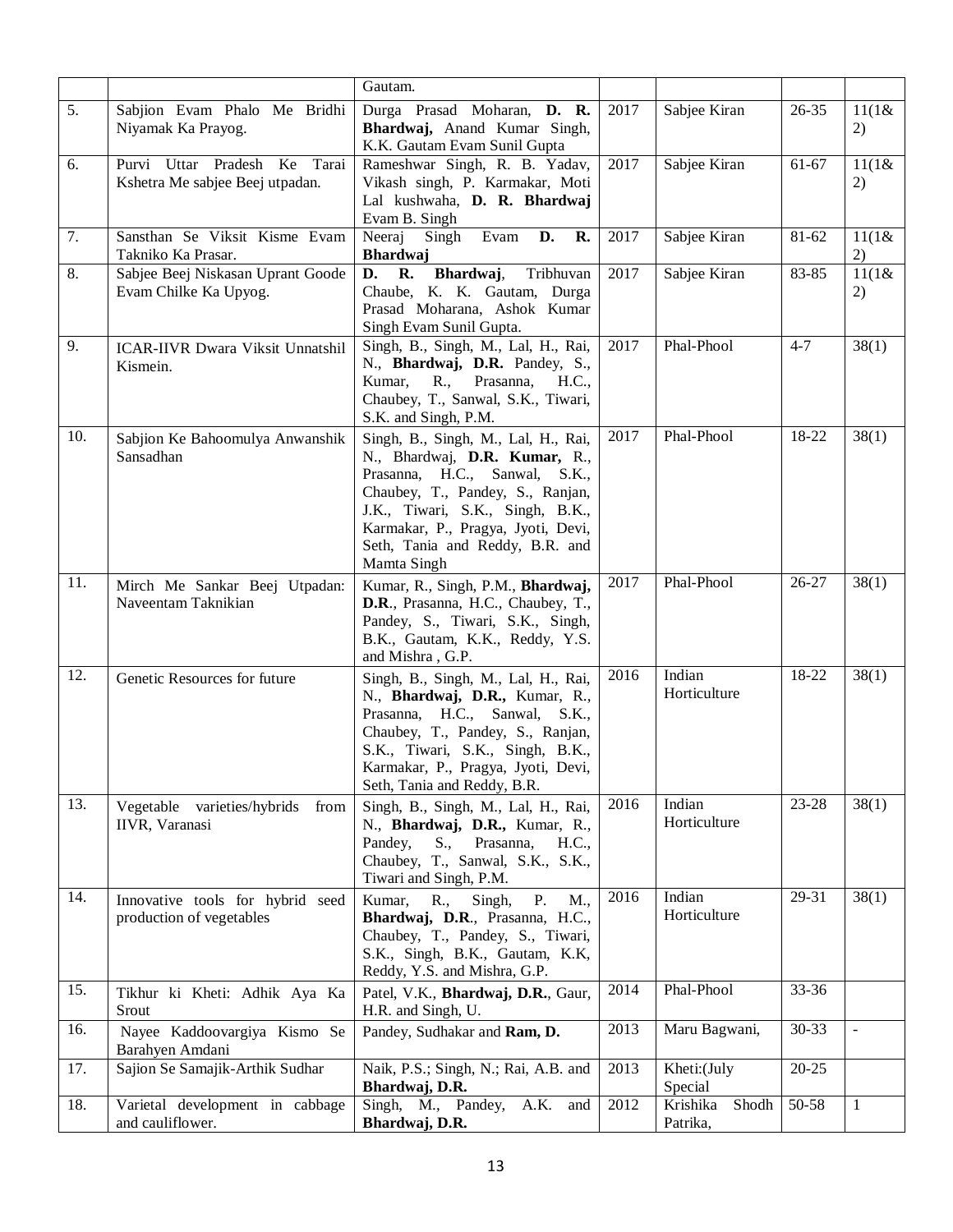| 19.                                                                 | Hetu Manak.                            | Sabjion me Gunwatta evam Niryat                                    | Bhardwaj, D. R.; Pandey, A. K.;<br>Lal, Hira, Kumar, Arun andRai,<br>Mathura.                                                                                                           |                                                         | 2008                                        | Sabji<br>Kiran<br>(January-<br>December)   | 1 & 2:<br>63-67                     |                |
|---------------------------------------------------------------------|----------------------------------------|--------------------------------------------------------------------|-----------------------------------------------------------------------------------------------------------------------------------------------------------------------------------------|---------------------------------------------------------|---------------------------------------------|--------------------------------------------|-------------------------------------|----------------|
| 20.                                                                 |                                        | Lobia: Ek Bahuuddesiya Fasal.                                      | Lal, Hira; Rai, Mathura; Vishwa<br>Nath, Nagendra Rai and Bhardwaj,<br>D.R.                                                                                                             |                                                         | 2008                                        | Kiran<br>Sabji<br>(January-<br>December)   | 18-20                               | $\overline{2}$ |
| 21.                                                                 | Kaddovargio<br>Utpadan.                | sabjion<br>Ka<br>Beej                                              | Ram, D.                                                                                                                                                                                 |                                                         | 2007                                        | Sabji Kiran                                | 112                                 |                |
| 22.                                                                 |                                        | Tikau Kheti: Kuchh Samyik Pahal.                                   | Chaube, Tribhuwan, Pandey, A.K.,<br>Rai, Mathura, Bhardwaj, D.R. and<br>Chaurasia, S. N. S.                                                                                             |                                                         | 2007                                        | Sabji<br>Kiran<br>(July-December)          | $81 - 83$                           | $\overline{2}$ |
| 23.                                                                 | Hetu Purva Prabandhan.                 | Sabjeeion Ke Gunwattaukt Utpadan                                   | Pandey, A.K., Rai,<br>Gyaendra<br>Kumar, <b>Bhardwaj, D.R.,</b><br>and<br>Singh, P.M.                                                                                                   |                                                         | 2007                                        | Sabji<br>Kiran<br>(July-December)          | 68-70                               | $\overline{2}$ |
| 24.                                                                 | Sabjee Janandravaya:<br>evam Sarchhan. | Mahatawa                                                           | Bhardwaj, D.R., Pandey, A.K.,<br>andRai, Mathura                                                                                                                                        |                                                         | 2007                                        | Sabji<br>Kiran.<br>(July-Dec.)             | $10 - 14$                           | $\overline{2}$ |
| 25.                                                                 | Niryat<br>Kadduvargiya Sabjion.        | Liye<br>Upyogi<br>Ke                                               | Ram, D., Sudhakar, Pandey, M. Rai<br>and Singh, A. K.                                                                                                                                   |                                                         | 2007                                        | Sabji<br>Kiran.<br>(January-June)          | 38-43                               | $\mathbf{1}$   |
| 26.                                                                 | Beejotpadan.                           | Khira Vargiya Sabjion me Shankar                                   | Ram, D. and G, Kalloo.                                                                                                                                                                  |                                                         | 2006                                        | Phal-Phool.                                | $3 - 8$                             | 27(3)<br>&4)   |
| 27.                                                                 | New Vegetables<br>Varanasi.            | from<br>IIVR,                                                      | G, Kalloo, Rai, M., Kumar, R.,<br>Prasanna, H.C., Singh, M., Kumar,<br>S., Singh, B.; Ram, D.; Pandey,<br>Sudhakar; Lal, H., Pandey, P.K.;<br>Rai, S.; Pandey, K.K. and Satpathy,<br>S. |                                                         | 2006                                        | Indian<br>Horticulture<br>(May-June)       | $16 - 22$                           | 51(3)          |
| 28.                                                                 | Promising                              | Solanaceous<br>and<br>Cucurbitaceous Vegetables.                   | S., Pandey,<br>M., Kumar<br>Rai,<br>Sudhakar, Singh M., Ram, D. and<br>Prasanna, H.C.                                                                                                   |                                                         | 2005                                        | Indian<br>Horticulture<br>(Jan.-March)     | 32-35                               |                |
| 29.                                                                 | Rojgar.                                | Jaivik Kheti Se Kaddoo Wargia<br>sabjioan Ke Vipran Evam Niryat Me | Ram, D and Rai, Mthura                                                                                                                                                                  |                                                         | 2004                                        | Niryatak Kheti-<br>Bari (September)        | $11 - 11 -$<br>12<br>$-\&$<br>30-32 |                |
| $\overline{30}$ .                                                   | Kumhara ki Kheti kyon aur kaise.       |                                                                    | Sudhakar Pandey, Promod Kumar<br>Chaube and D. Ram.                                                                                                                                     |                                                         | 2003                                        | Vishwa<br>Krishi<br>Sanchar                | $17 - 18$                           |                |
| 31.                                                                 | sambhawnaye.                           | Parval ki Vagyanik kheti, niriyat ki                               | D. Ram.                                                                                                                                                                                 |                                                         | 2003                                        | Niryatak Kheti-<br>Bari (February)         | 13                                  |                |
| 32.                                                                 | The<br>Vegetables.                     | Popularizing kakrol and Kartoli:<br>Indigenous<br>Nutritious       | Ram, G., Kalloo, G. and Banerjee,<br>M.K.                                                                                                                                               |                                                         | 2002                                        | Indian<br>Horticulture<br>(Oct-Dece.)      |                                     |                |
| 33.                                                                 | main kaise ugaiye.)                    | Kaddoo vargiya sabjioa Ko garmi                                    | Sudhakar Pandey, D Ram and M. K.<br>Banerjee                                                                                                                                            |                                                         | 2002                                        | Vishwa<br>Krishi<br>Sanchar                | 43-46                               | $\overline{2}$ |
| 34.                                                                 | Ghar<br>Ki                             | Bagiya<br>Mein<br>Kaddoovargiya Sabjioa ki Kheti.                  | G.Kalloo and D. Ram                                                                                                                                                                     |                                                         | 2001                                        | Phal-<br>Phool<br>(July-Sept.)             | $8-12$                              |                |
| 35.                                                                 | Hari Sabjee Ke Liye Kunduru<br>Ugaye.  |                                                                    | Ram, D. and Pandey A.K.                                                                                                                                                                 |                                                         | 1998                                        | Phool<br>Phal-<br>(July-Sept.)             | $30 - 32$                           |                |
| 36.                                                                 | Lobia ki Vagaynik Kheti.               |                                                                    | Ram, D and Singh, J.N.                                                                                                                                                                  |                                                         | 1991                                        | Farmer<br>and<br>Parliament                | 35-37                               |                |
| 37.<br>Sushk Kshetro Me Safal Bagwani<br>Kaise Kare                 |                                        | Singh, J.N. and Ram, D.                                            |                                                                                                                                                                                         | 1991                                                    | Farmer<br>and<br>Parliament                 | 24-28                                      |                                     |                |
| 10. Affiliation with the professional bodies/institutions/societies |                                        |                                                                    |                                                                                                                                                                                         |                                                         |                                             |                                            |                                     |                |
| Life member                                                         |                                        | <b>Professional Bodies/Institutions/Societies</b>                  |                                                                                                                                                                                         |                                                         |                                             | Professional bodies/institutions/societies |                                     |                |
| The Horticultural Society of India                                  |                                        |                                                                    |                                                                                                                                                                                         | <b>USDA</b>                                             | International Journal of Vegetable Science, |                                            |                                     |                |
| Indian Society of Vegetable Science                                 |                                        |                                                                    |                                                                                                                                                                                         | Indian Society of Vegetable Science, Varanasi<br>(U.P.) |                                             |                                            |                                     |                |
| Indian Society of Plant Genetic Resources                           |                                        |                                                                    | <b>Referee</b><br>of                                                                                                                                                                    | Bangalore                                               | Journal of Horticultural Sciences,          |                                            | IIHR,                               |                |
| UPCAR, Lucknow (U.P.)                                               |                                        |                                                                    | <b>Journals</b>                                                                                                                                                                         |                                                         | Society for Advancement of Horticulture,    |                                            |                                     |                |